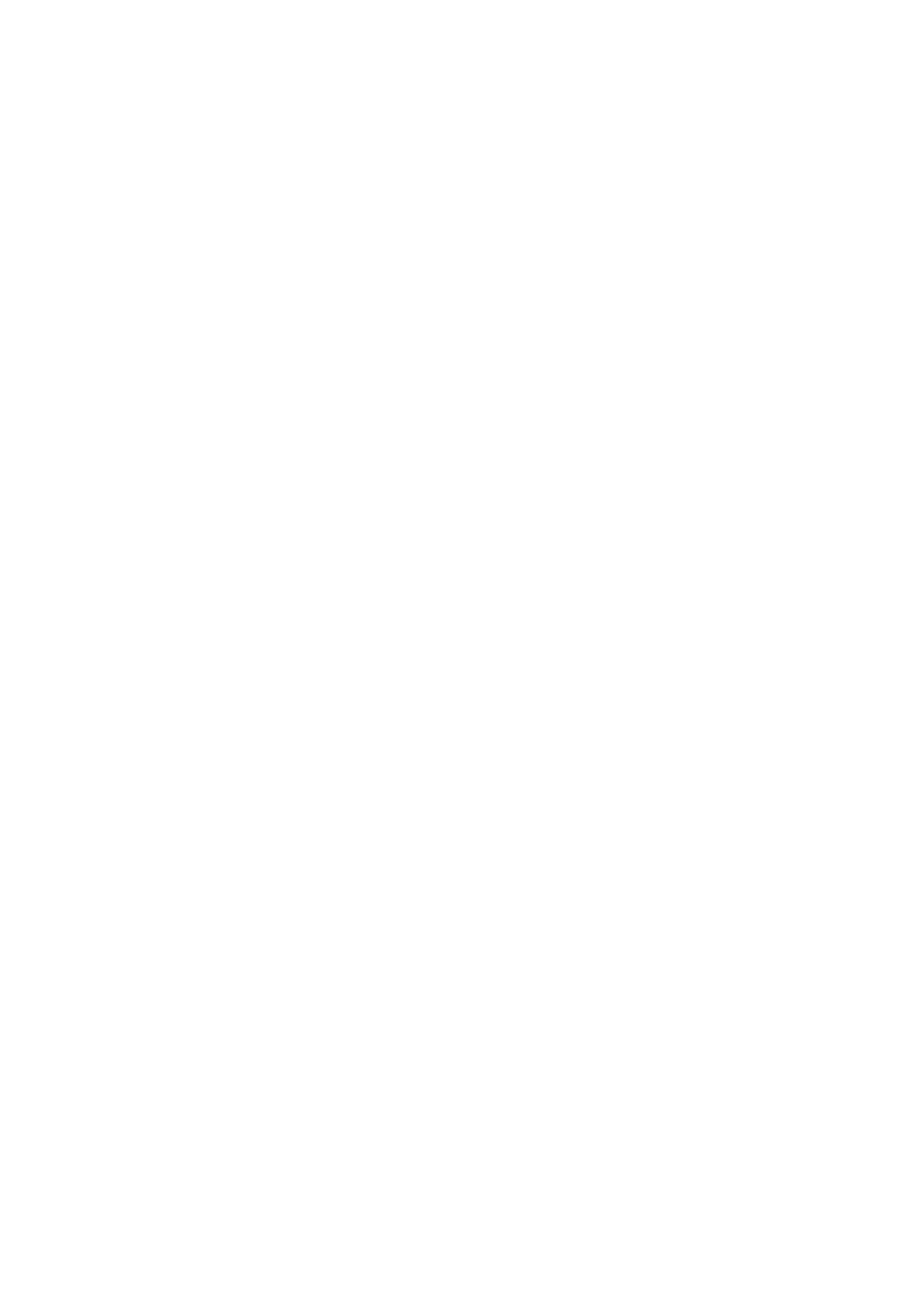

Dan Browne

# **OBJECTS OF VISION: The Polymorphic Cinema of Michael Snow**

#### **Abstract**

This paper explores how the sensory spaces within the works of Michael Snow represent kinesthetic and audile-tactile modes of vision, proposing an integrated form of visuality that functions in tandem with the other senses, relating to the *sensus communis* proposed by Aristotle. While Snow's cinema is often characterized as more objective, technological, and immaterial than the subjective and poetic aesthetic of Brakhage, Snow's films present a similar yet distinctly idiosyncratic paradigm of multisensory perception through their sculptural, deconstructive nature. While Snow's camera lens remains focused on the exterior world, his films present spaces that journey far from the illusory and disembodied nature of the scopic regime that Martin Jay (1988) terms "Cartesian dualism," instead seeking out a unified field of energetic vision through relationships between movement, duration, sight, sound, and the embodied limits of vision itself, and are deeply informed by a sustained multidisciplinary approach.

#### **Key words**

*Michael Snow; avant-garde cinema;* sensus communis*; technology; perspective; vision; embodiment; Marshall McLuhan*

To assert that Michael Snow is one of the most significant artists in the world today is a statement relatively lacking in controversy. One of only two twentieth century practitioners to be awarded an honorary doctorate from the Sorbonne,<sup>1</sup> Snow's works have left a substantial impact upon all of the various mediums he has utilized over a career spanning six decades, including music, painting, sculpture, photography, sound recording, holography, cinema and video installation. Works by such artists hold significance not only for their aesthetic innovation, but also for their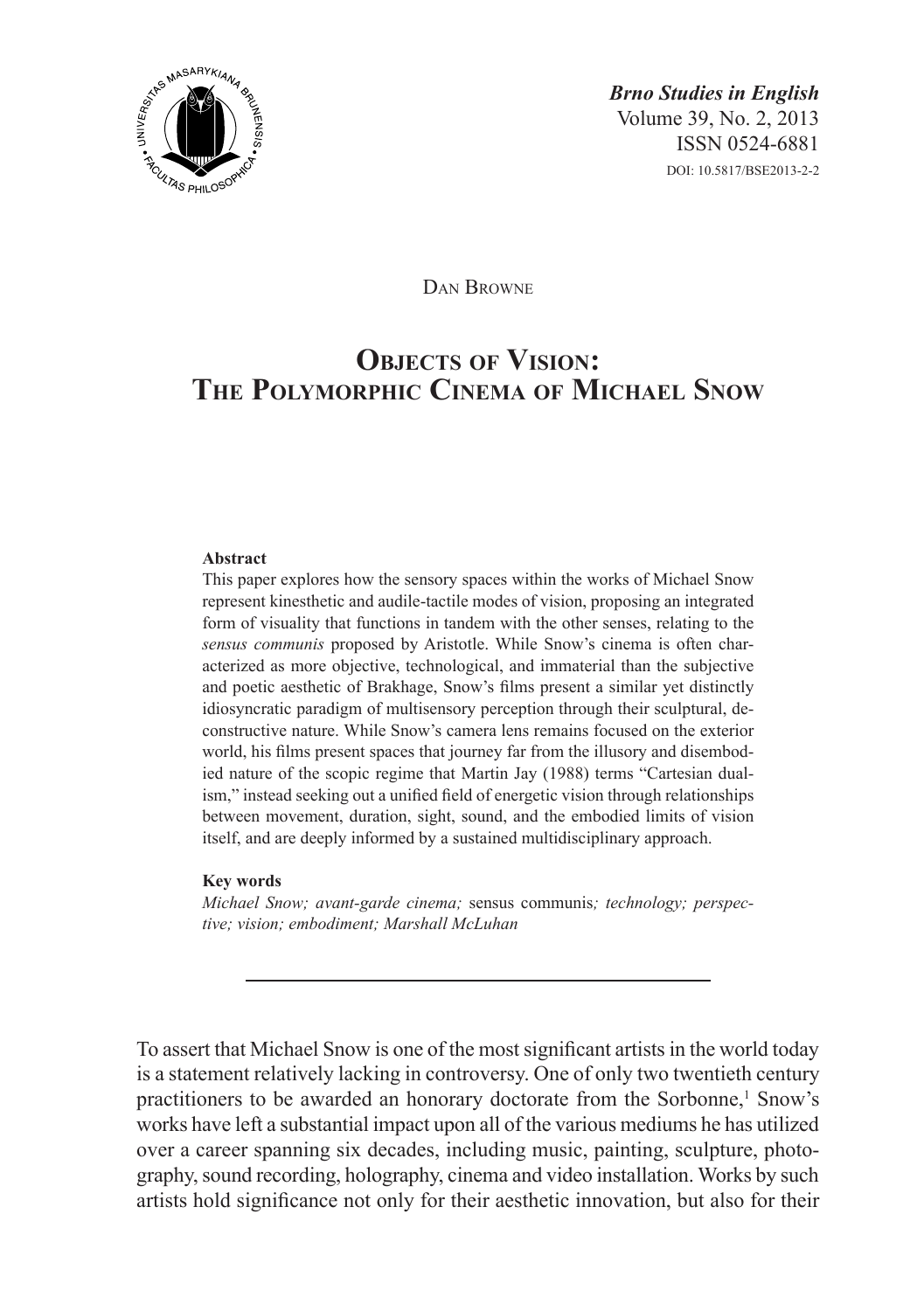capacity to shed light upon transformations in paradigms of knowledge, providing insights into relationships of a fundamental nature to the era of their production. The Canadian communications theorist Marshall McLuhan often stated that while most individuals are limited by a "rearview mirror" perspective – where the present is comprehended in terms of past modes of understanding – artists tend to possess greater sensitivity to cultural transformations, resulting in their works appearing uncannily prescient and forward thinking. Just as Erwin Panofsky (1997[1937]) analyzed perspective as an act where "spiritual meaning is attached to a concrete, material sign and intrinsically given to this sign" (Panofsky 1997: 41), there is meaning to be found in reflecting upon the perspectives employed by Snow's artworks, and how they simultaneously employ and challenge aspects of what Martin Jay (1988) terms a "scopic regime of modernity": namely, the mode of linear visual representation which Jay terms as "Cartesian perspectivalism," developed in the Renaissance and largely internalized since that era on a broad level within Western culture, most notably within the cinema and other camera-based arts. As Robert D. Romanyshyn observes, artistic expression provides a mirror "through which we can read the image which an age has of itself and the world […] not only the ideas which a particular age has about the space of the world and its place within that space, but also the space itself of that world" (Romanyshyn 1989: 32). As a painter, Snow's works bear correlations with Abstract Expressionism and Minimalism, which sought to undo a linear conception of spatiality based on the principles of a fixed perspective and the illusionistic grid of Cartesian space. Asimilar aesthetic is also apparent in Snow's sculpture, which appeals to the viewer as an embodied and ambulatory presence, as well as his photography, which deals primarily with the compression of three-dimensional objects to flat surfaces, often utilizing a multiplicity of frames – a technique Anne Friedberg (2006) associates with the contemporary collapse of perspective as a static window into a homogeneous spatial realm. Snow's films enact similar transformations; yet, as compositions that employ elements of the cinematic apparatus (arguably the preeminent visual technology of modernity) as structural and temporal devices, their aesthetic agendas are not as easily summarized. In this essay  $\overline{I}$  will examine how Snow's artwork, and most paradigmatically his cinema, presents an interpretation of technology closely connected to McLuhan's analysis of media as exteriorizations of the sensory faculties of the body. Through the ways in which they suggest perceptual experience to be of an inherently embodied, interrelated and multisensory character, Snow's works develop an aesthetic that is profoundly rooted within an experience of corporeality, despite their conceptual character. Through the model of the *sensus comminus*, a faculty proposed in the writings of Aristotle and St. Thomas Aquinas that was later adopted by McLuhan in his analysis of technology, I will demonstrate how Snow's use of technological forms supports a discourse of embodied experience, through the ways in which his works challenge traditional modes of representation, and the affective modes they generate upon the bodies of spectators.

A recent retrospective of Snow's sculpture entitled "Objects of Vision" at the Art Gallery of Ontario in 2012 offered several substantial insights into themes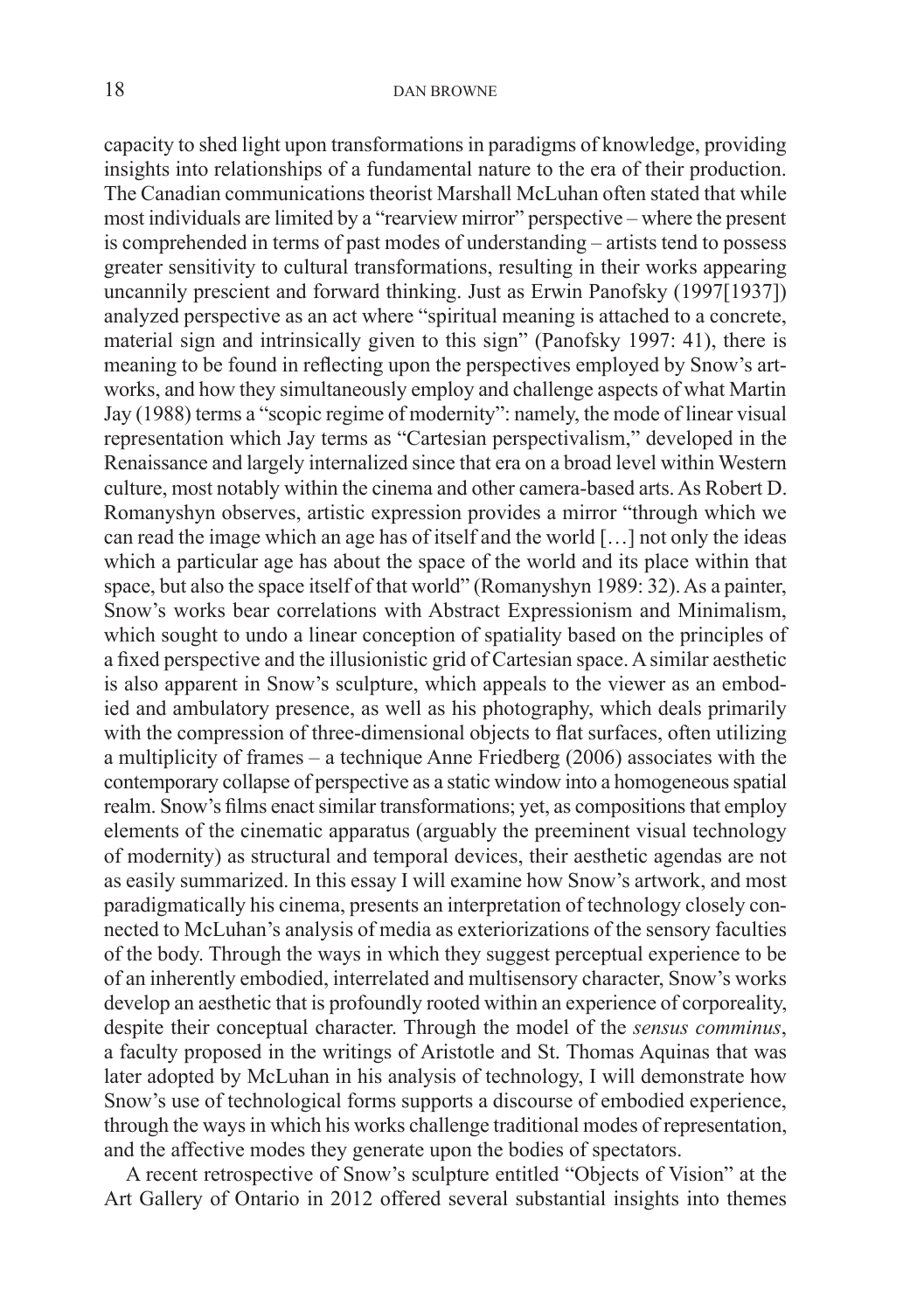within Snow's oeuvre through the ways in which works within the show served as directors of attention – guiding the visual attention of the spectator over, across, through, and sometimes underneath the works. Such a mode of vision differs dramatically from a linear perspective dominated by the logic of a "single and immobile eye" (Panofsky 1997: 29), whereby the visual sense is fragmented into an abstraction that exists independently from the body of the spectator. By contrast, Snow's sculptures consistently evoke a mobile spectator, whose kinesthetic visual interaction provides a ground of meaning for each work, challenging the bias of visuality by eliciting dynamic modes of sight informed in tandem with the other senses. In an interview accompanying the exhibition, Snow observes, "sculpture is something that may be static, but the spectator moves" (AGO, 2012). *Transformer* (1982), a large tree suspended horizontally and sharpened to a point at one end, is an examination of shape that asks to be seen by a movement along its surface, a linear action that ultimately sends the gaze beyond the limits of the piece, rather than towards its centre. *Core* (1982–84), by contrast, is a cylindrical shape that requires the viewer to enact a circling movement around its space to be seen. In *Seated Sculpture* (1982) and *Blind* (1968), the limitations of visual experience are foregrounded through tactile, material obstructions that redirect sight to an interiorized state – generated via direct physical contact by sitting in *Seated Sculpture*, or by the mingling of bodies within the spatial grid provided by *Blind*. In both instances, the work achieves its completed through the inclusion of the spectator's body – a contestation of the detached, objective conception of the optical observer*.* Several other works within the exhibition deal directly with the constrictions of monocular vision and the experience of blindness, a subject of significant interest to Snow due to his personal experience at a young age with the gradual loss of his father's vision. *Zone* (1982) is a pyramid-like shape representing the externalized visual field as a transparent container, an object of limited scope that is lacking in substance and trained only at a blank wall. *Monocular Abyss* (1982) contains a complete darkness within a small aperture, and while it extends to the floor and therefore can be seen as externally limited in scope, its interior is a space that cannot be visually judged. In this sense, the piece functions as an inversion of the notion of the *camera obscura*, challenging the fundamental assumption of presence that underlies the act of sight. The window, a characteristic metaphor for Renaissance images, is evoked by *Sight, NYC* (1968), which replaces the clarity of glass with a darkened surface offering only a small, diagonal transparent section. The view through this cutout does not lead elsewhere, but instead remains within the space of the exhibition – a reconfiguration that transforms embodied space into a visual field, foregrounding the inevitable abstraction from the real that extends from the process of representation itself. In an interview with R. Bruce Elder, Snow remarks on the piece:

The view through *Sight* becomes part of the work, by its becoming an image in a determinate setting. I don't think that what's seen through the aperture has the characteristics of an object. The scene [...] becomes less 'solid' and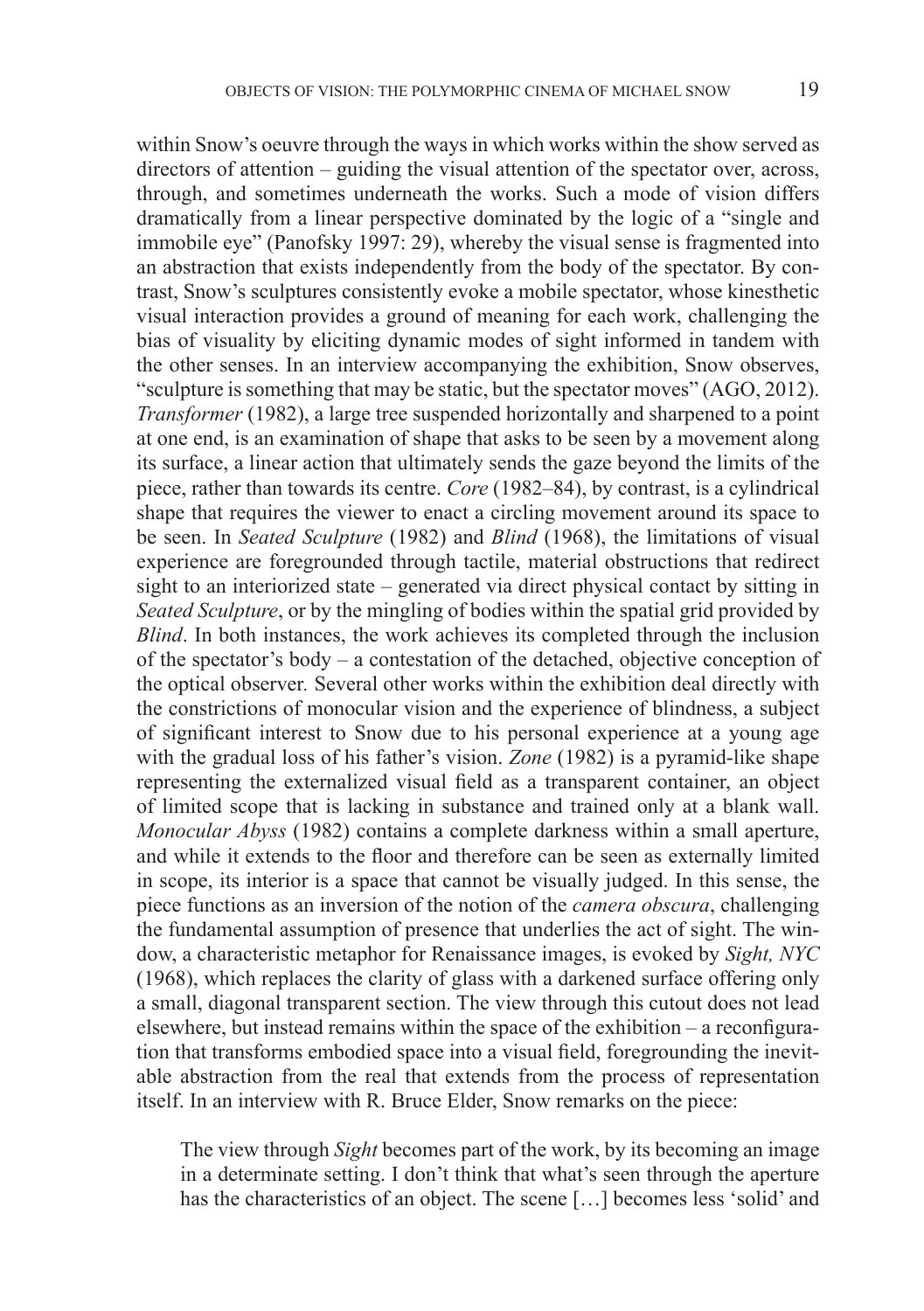actual and more of an image under the influence of its context. The circumscribing boundaries are definite, an object, but what is seen is not a 'thing'. (1994: 229)

It may be appropriate to interpret Snow's use of the term "object" as shorthand for "objection", given that he contrasts this term against "thing", a word whose etymology originally connoted a trial or judiciary. Indeed, it is appropriate to note a sense of protest in Snow's works against an oversimplified reading of the subject-object relations such forms traditionally manifest. Snow foregrounds the perceptual relationship between art object and spectator, denoting the 'subject' of the work as a process transformed by an evolving dialogue with the viewer, as opposed to something formed out of discrete units established in advance and operating in isolation. Such connections also form a common theme in his photography, which often deals with the potentials of kinesthetic movement for transforming visual spatial experience (i.e. *Crouch Leap Land*, 1970; *Venetian Blind*, 1970; *Plus Tard*, 1977), and the multisensory responses evoked by a plurality of media contained within a single format (i.e. *Sink*, 1970; *Midnight Blue*, 1973–74; *Cover To Cover*, 1975; *Door*, 1979). Within both approaches, a range of sensory data is necessitated in order to come to an understanding of the reality employed by a particular representational system. Snow dealt with the capacities for a particular medium to shape and express meaning within a work most notably through his *Walking Woman* series (1961–67), in which he recast a single form, consistent in size and shape, within many different materials and contexts. The *Walking Woman* series can in many regards be interpreted as an extension of Duchamp's descending nude in its dynamic and fluid polymorphism, furthering the depiction of the body as subject to temporal flux by placing it beyond the limits of a bounded frame, as the stencil figure used by Snow was recast in a multiplicity of shifting environments over many years. While the legacy of Renaissance-based perspective served to produce a visual field wherein objects were related and judged by a form of vision contained within a fixed arena and thus abstracted from the body, Snow's sculptures and photographs invariably emphasize their size, dimensions and material in relation to the physicality of the spectator, suggesting that the body forms a fundamental component of exchange within the process of art. Among his non-temporal works that evoke this relationship most strongly is *The Squerr (Ch'art)* (1978), a painting originally derived from a photograph, depicting a seemingly innocuous grid that on closer inspection is found to not be square but slightly warped, possessing the distortions that would result from the vantage point of a camera lens or eye. The embodied perspective of *The Squerr (Ch'art)* goes so far as to even include subtly painted green afterimages that reproduce the residual optical effects experienced by a spectator from looking at its red lines – the work thus not only draw attention to the inevitable distortions that are generated through processes of mediation, but further contends that the body must be understood as a primary mediation for all perceptual activity, an inescapable condition of the world.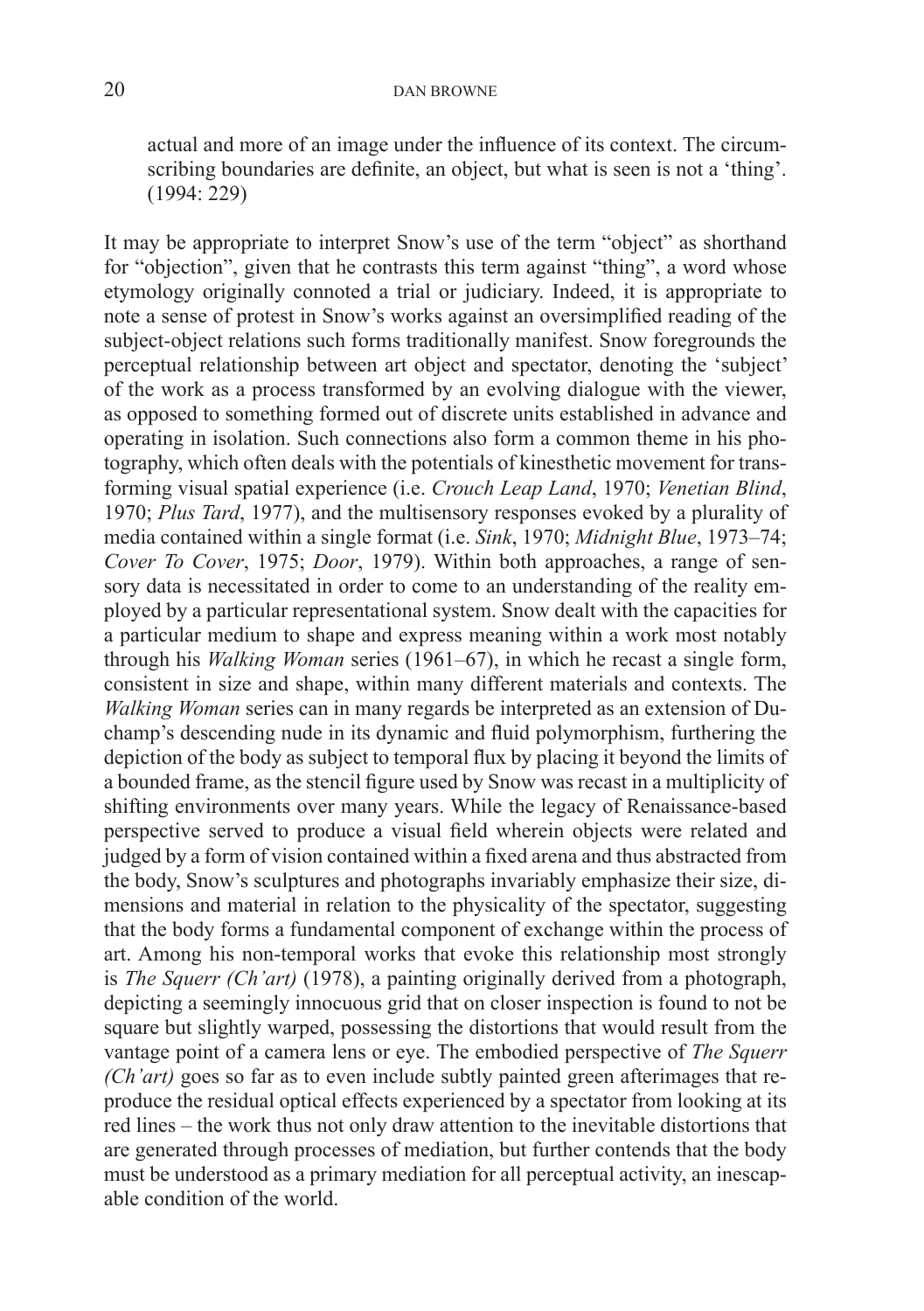

**Figure 1.** *The Squerr (Ch'art)* (1978), oil on canvas,  $194.7 \times 209.2 \times 5.5$  cm. Collection: National Gallery of Canada



**Figure 2.** *Crouch, Leap, Land* (1970), 3 black and white photographs, perspex, metal, suspended,  $140 \times 36$  cm each, total dimensions  $161 \times 36$  cm. Collection: Art Gallery of Toronto



**Figure 3.** Pages excerpted from the book *Cover to Cover* (1975), book, 23×18cm, published by the Press of Nova Scotia College of Art & Design and New York University Press

Despite the character of Snow's sculpture and photography, the contention that his films prioritize embodied sensory experience is hardly a standard claim in many critical assessments, for his cinematic works are most often considered in terms relating to its structural, conceptual and technical qualities – notions connected to intellectual rather than sensual experiences.<sup>2</sup> Borrowing Deleuze's analysis of the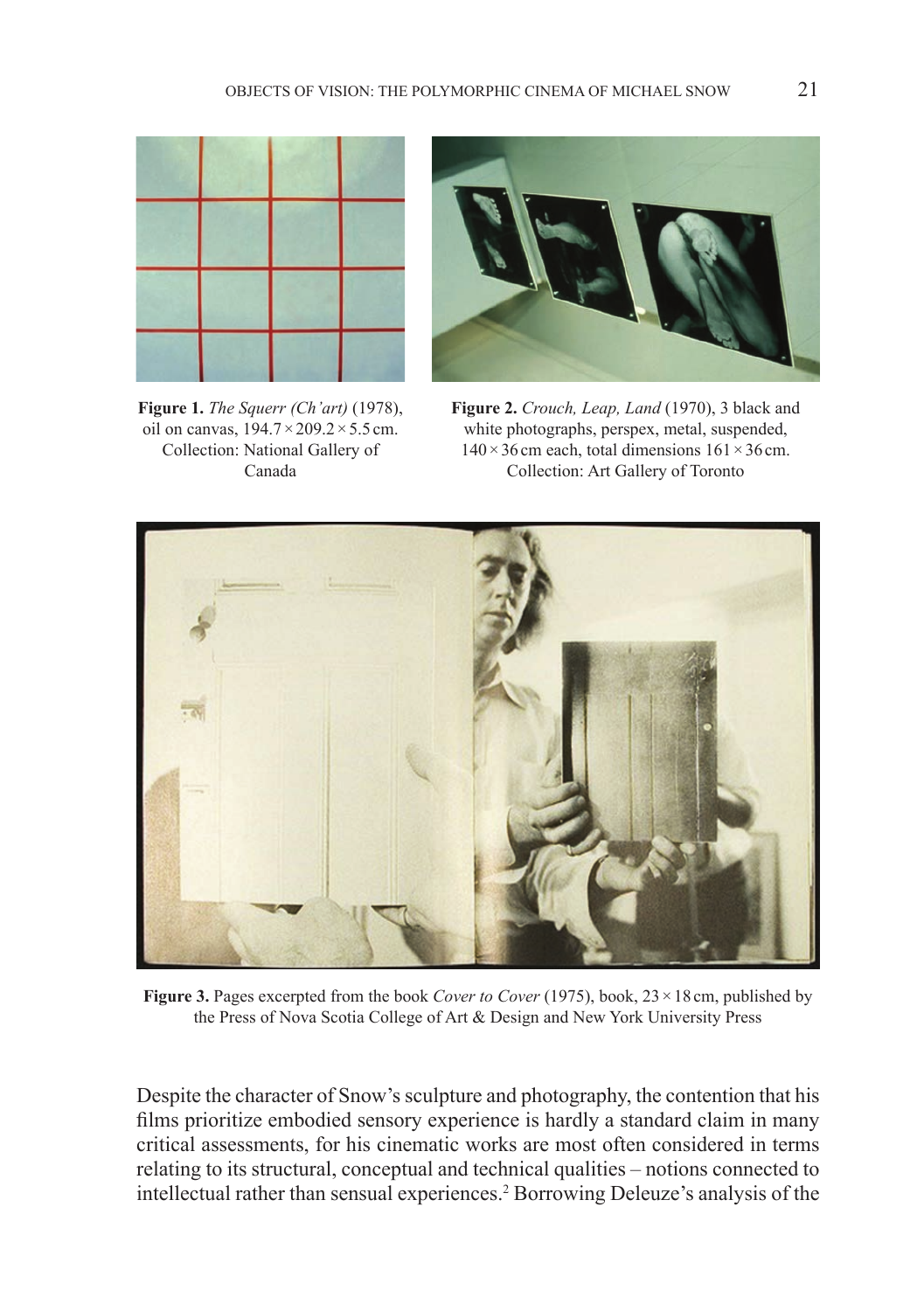North American avant-garde as seeking to develop a sort of "gaseous perception" (Deleuze 1986: 84) through their adherence to the aesthetics of Dziga Vertov, Laura U. Marks suggests the works of Snow and other structuralist filmmakers seek to "free perception from subjectivity" (2000: 61). In many regards, Snow's filmmaking can be distinctly contrasted with the works of another figure of immense importance within the North American avant-garde, who sought to prioritize embodied experience above all else: the highly Romantic, poetic filmmaker Stan Brakhage. Given their predilection towards foregrounding elements of the technologies involved in their construction, Snow's films do not necessarily suggest embodied experience to be their primary focus, yet the notion Snow and Brakhage's aesthetics are irreconcilable is an overly reductive characterization,<sup>3</sup> and it is my contention that such an analysis neglects their most profound and substantial features. To resolve this discrepancy, which obscures the significance of phenomenological modes of inquiry within Snow's cinema, further clarification is required on the distinctions between Brakhage's and Snow's conceptions of the body. Brakhage's works celebrate proprioceptive and internal forms of subjective vision; their compositional arrangements seek to recreate the spontaneity encountered through creative, generative visionary experience – an aesthetic strongly influenced by the poet Charles Olson, who proposed unification of form and content through the embodied energies of the poet: "a poem is energy transferred […] a high energy construct and, at all points, an energy-discharge"4 (Olson 1967: 52). Brakhage's cinema is therefore firmly embedded within a present tense, first-person sensation of embodiment that aspires to prefigure the impositions and limitations of language, as he makes clear in his artistic manifesto, *Metaphors on Vision*:

Imagine an eye unruled by man-made laws of perspective, an eye unprejudiced by compositional logic, an eye which does not respond to the name of everything but which must know each object encountered in life through an adventure of perception. (2001: 12)

Brakhage's cinema holds the relationship between physical sensation and the realm of objects that exist "before the 'beginning was the word'" (12) as its primary subject – an intersection of his deep commitment to both Romantic and Modernist modes of artistic practice. By contrast, Snow's cinema is primarily organized around formal structures relating to the capacities of the technologies utilized within their creation: camera and lens movement in *Standard Time* (1967), *Wavelength* (1967) and *Back and Forth* (1969), synchronization and de-synchronization of image and sound in *Rameau's Nephew…* (1974), distortions and interventions within the plasticity of representation, as seen in *Presents* (1980–81) and *\*Corpus Callosum* (2002), and the capacities of montage, invoked not in service of expressing an inner realm of imagination, but as a system for the categorization of material worldly objects, as evinced by the second section of *Presents*, *To Lavoisier, Who Died in the Reign of Terror* (1991), and *Triage*  (2004). As such, Snow's work engages and simultaneously challenges traditions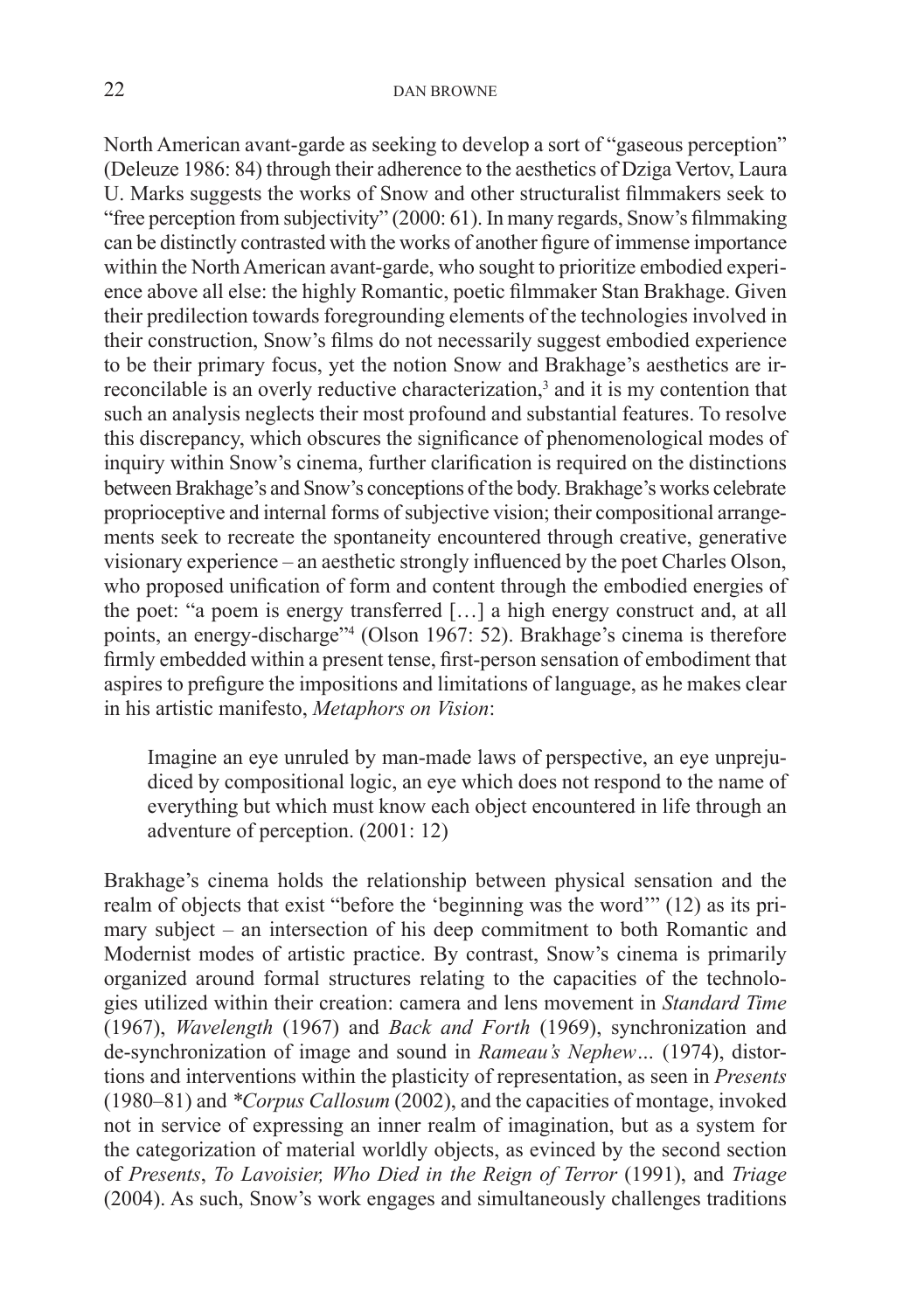of both modernism and postmodernism (Elder 1989: 399).<sup>5</sup> However, to better contextualize the significance of Snow's cinema aesthetic, it is necessary to again consider his multidisciplinary practices, the importance of which he noted in a 1967 artistic statement (the same year *Wavelength* was released):

My paintings are done by a filmmaker, sculpture by a musician, films by a painter, music by a filmmaker, paintings by a sculptor, sculpture by a filmmaker, films by a musician, music by a sculptor… sometimes they all work together. Also, many of my paintings have been done by a painter, sculpture by a sculptor, films by a filmmaker, music by a musician. There is a tendency towards purity in all of these media as separate endeavours. (1994: 26)

A career as a jazz pianist and trumpet player being among his earliest artistic ventures, Snow has performed as both a solo artist and with the ensemble CCMC since the mid-1970s, and his body of work as a musician has extended improvised free jazz to dizzying heights by dealing exclusively with the type of spontaneous compositional forms that appear from a superficial reading as antithetical to his cinema. CCMC's music lacks impositions of conceptual structures, harmonic, rhythmic, or temporal restrictions beyond an intuitive, exploratory approach shared by the musicians (of whom Snow is the only remaining original member) through years of fluid, self-regulating performances. In CCMC's music, any possible element may be added or combined, and Snow has commented on how this unique form emerged from the constraints of a more standard jazz format out of a desire to transcend the limits imposed by the framework of a single tempo (Shedden and Shaw 1994). Such departures reveal an innate trust in embodied gesture and a highly sensitized ability to react to the interplay of spontaneous flows of energy. While Snow is sometimes hesitant to ascribe a strong degree of interrelatedness between the aesthetics of his sonic and visual oeuvres, he has explicitly used this style of free jazz twice in his films: *New York Eye and Ear Control* (1964), an adaptation of the Walking Woman series, and *Reverberlin* (2007), a CCMC concert 'documentary' that contrasts an audio recording of the group in Berlin with images composed from a pastiche of other performances from a variety of locations and time periods.<sup>6</sup> Yet the shifting colour palettes in *Wavelength*, the crescendos of movement in *Back and Forth* and *La Region Centrale*, and the montage sequence of mobile glimpses in *Presents* are nothing if not musical in nature. Furthermore, the thematic concern of multiple tempos and asynchronous performance is a core attribute within relations of sound and image in nearly all of Snow's films – an investigation conducted most exhaustively in *Rameau's Nephew by Diderot (Thanx to Dennis Young) by Wilma Schoen* (1974), Snow's first "talking" picture, in which an episodic structure evokes different subversions of traditional relations of synchronization. Both *New York Eye and Ear Control* and *Reverberlin* employ their use of music without relying on clichés of synch sound, presenting instead two simultaneous unfoldings – hence the term "Eye and Ear Control," which denotes a distinction between image and sound that is only united in the final act of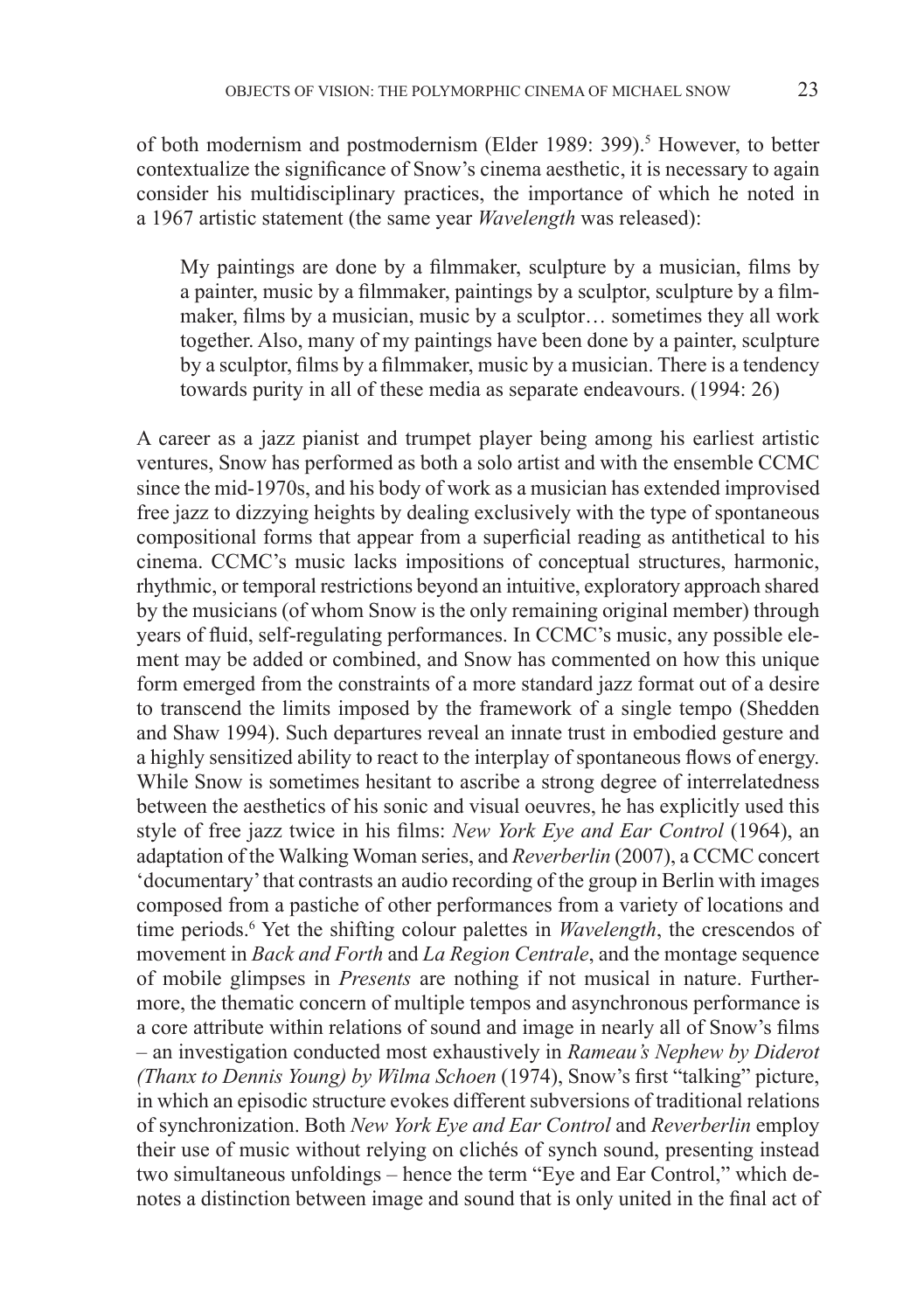perception.<sup>6</sup> In moments where the images and sounds align in synchronistic fashion in these works, the effect produced is one of heightened interest, rather than the dismissal of one form as merely supporting the mimetic nature of the other, as is too often the case with sound and music in cinema. Snow's use of sound in his films is deeply related to his conception of how cinema interprets and represents embodied experience – in the description for *\*Corpus Callosum* (2002), he describes the low-pitched electronic drones which fill the bulk of the soundtrack as representing "the nervous system" of the work.



**Figure 4.** Still image from *Rameau's Nephew by Diderot (Thanx to Dennis Young) by Wilma Schoen* (1974), 4.5 hours, 16mm



**Figure 5.** Still images from *New York Eye and Ear Control* (1964), 34 minutes, 16mm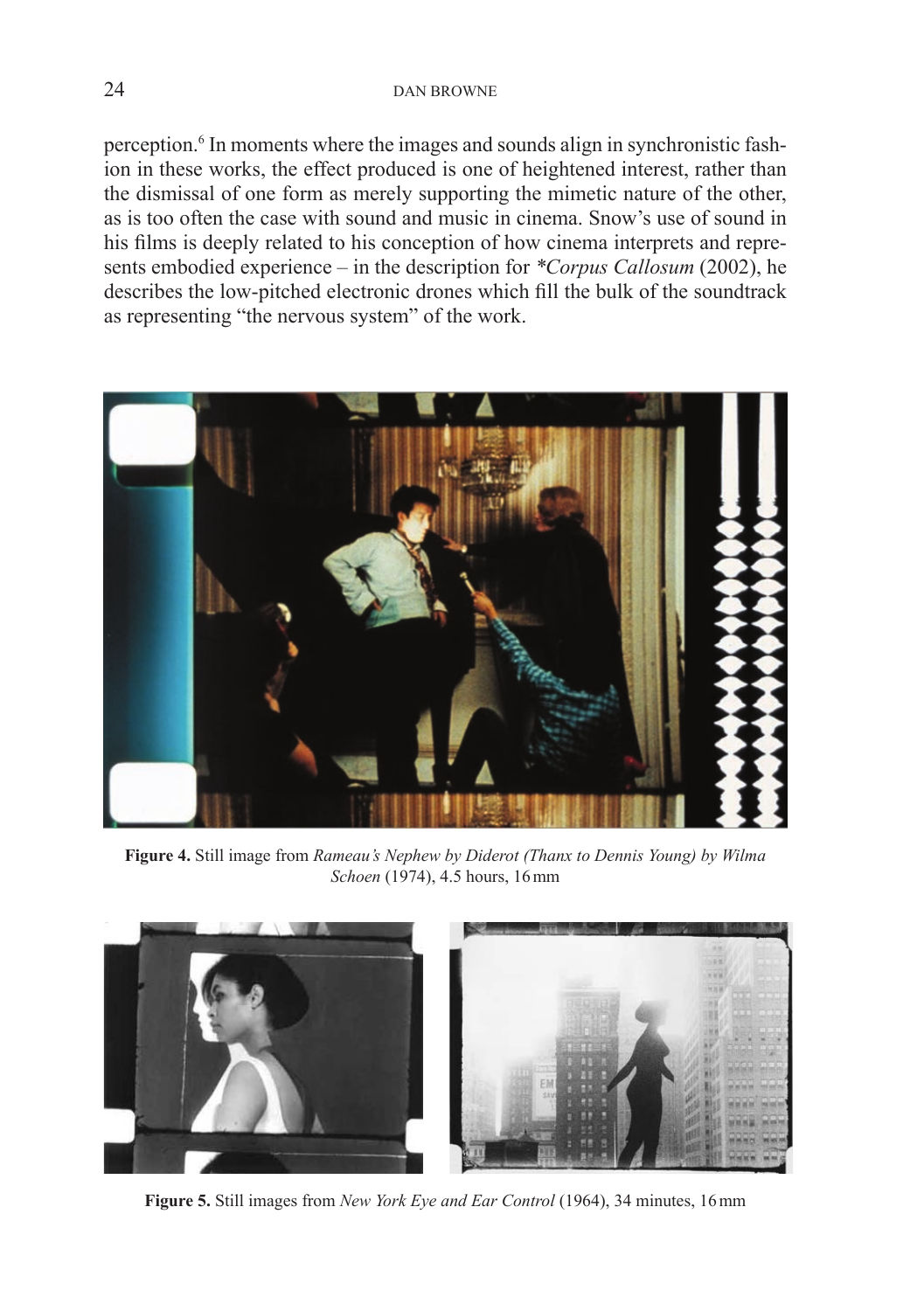*New York Eye and Ear Control* was completed the same year McLuhan published his seminal text *Understanding Media* (1964), and several congruencies can be noted between Snow and McLuhan's aesthetics that help illuminate the relationship of Snow's cinema to issues of embodiment and sensory experience. McLuhan's primary contention was that the linear technologies of print and the phonetic alphabet had been responsible for a fragmentation of the human senses, by privileging an abstract continuous visual space over the acoustic, oral and polyphonic forms that previously existed within tribal societies; the development of electric media for McLuhan represented a return to these earlier acoustic, resonant forms. Yet McLuhan's approach to the senses was not based in a fragmented analysis of shifts within the physiology of sense perception (as many critics often mistakenly interpret), but rather sought to consider how the balanced interplay of sense activity was governed, and how such sensory ratios could be altered over time. To examine this, McLuhan invoked the notion of the *sensus communis*, a term originating with Aristotle (384–322 BCE) that is also found in accounts of sensory experience by the Islamic scholar Avicenna (c. 980–1037) and medieval philosopher St. Thomas Aquinas (1225–1274). Immanuel Kant would later conceive of the *sensus communis* through its Roman conception, as a transcendental source of aesthetic judgment; yet for Giambattista Vico, it was a faculty governing the basis of living and practical judgment, relating to Aristotle's notion of *phronesis* (Hance 1997: 136), a notion shared by Hans-Georg Gadamer, who similarly defined it as the sense that founds community (2004: 20). In Book III of *De Anima*, Aristotle proposes the *sensus communis* as a means for developing a holistic ontology of human experience; its function is to render the information of the other senses explicate to consciousness. In contemporary terms, the *sensus communis* seeks to address what is known in cognitive science as the "binding problem": how our minds are able to associate distinct qualities obtained through different sensory faculties as segregated or combined in nature, given that various stimuli such as colour, shape and motion are thought to be processed via distinct neural pathways (Revonsuo and Newman 1999). Aristotle writes that each sense "is relative to its particular group of sensible qualities: it is found in a sense-organ as such and discriminates the differences which exist within that group" (1991: 284). He suggests the means by which we form a total awareness of sense data, such as the ability to distinguish different sensations that cannot be compared directly (ie. "white" and "sweet"), is through an additional meta-sense, which he terms "*koine aisthesis*" – translated into Latin as *sensus communis*, meaning literally "common sense." For Aquinas, this faculty "is a certain power at which all sensory alterations terminate. […] It perceives the sensory alterations themselves and distinguishes between sense objects of different senses" (1990: 206). Thus, for Aristotle and Aquinas, as well as for McLuhan, the *sensus communis* forms an integral component of consciousness, serving as the connective bridge through which "all sensible qualities are related" (McLuhan and Nevitt 1972: 96). Aristotle compares the *logos* of the senses to a lyre, in analogy to their adjustment and pitch, and observes that if its strings are struck too hard the result is a loss in tun-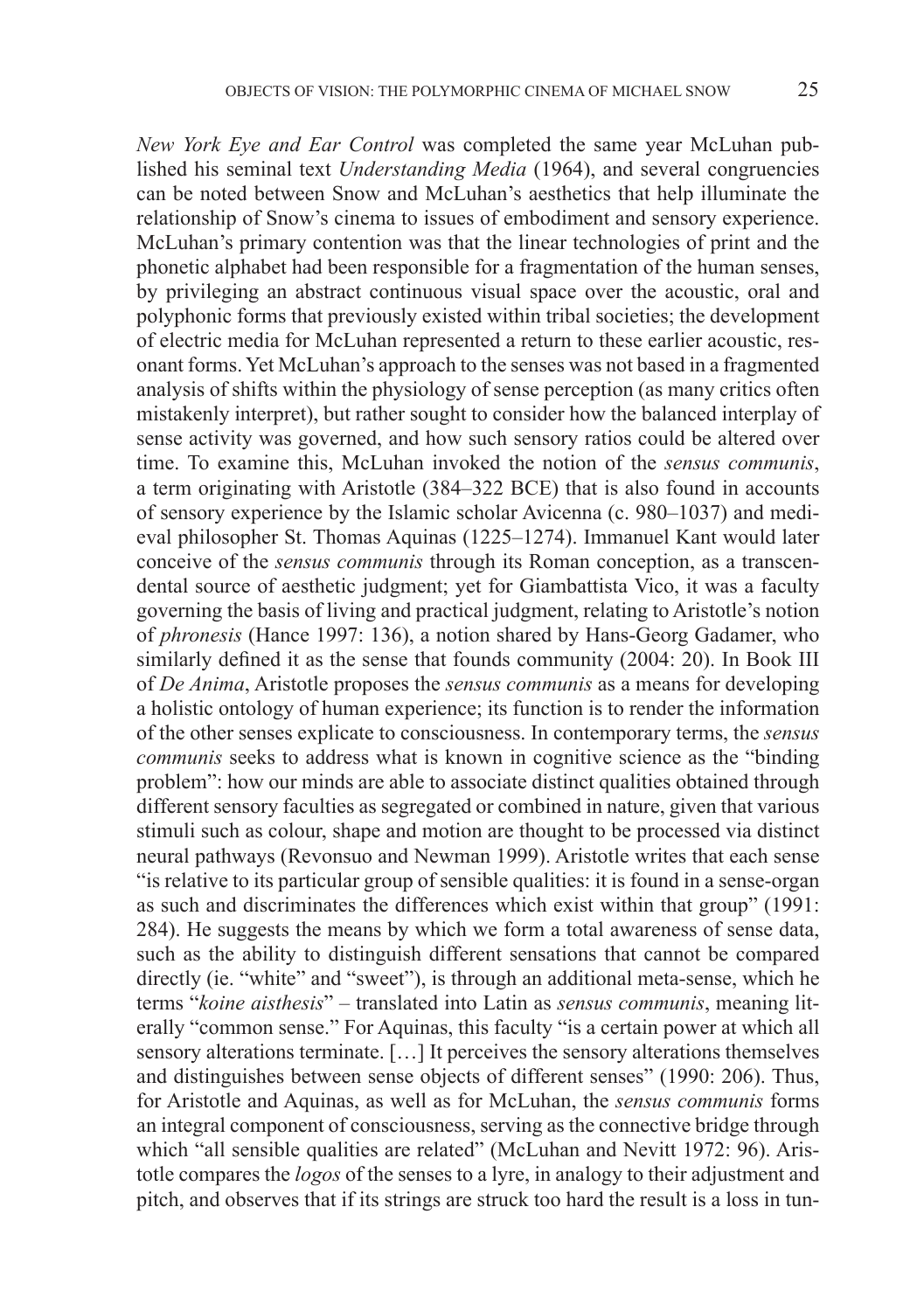ing. Thus, if a sense becomes over-stimulated, its proportion (or ratio) is lost, and its mode of experiencing is altered. McLuhan intuited that the *sensus communis*  is not only trained, acquiring habits based upon context, but also that such conditions are directly related to the re-orderings of communication environments generated by new technologies (1968: 136). McLuhan suggested that humans lack a necessary capacity due to their development as a species reliant on interpreting their surroundings through technological mediation – forms that extend the senses, but lack the responsive feedback of internal bodily functions (2009: 207). Based on its capacity to act as a completion mechanism for sensory activity, McLuhan proposed that technology ought to be considered an intrinsic aspect of the human *sensorium*, interpreting the world at a remove from direct embodiment but nonetheless extending it within a unified field. Technology, for McLuhan, is therefore an extension of the *sensus communis*, forming an integral part of human perception and consciousness.7 In a letter written to his friend and associate Walter J. Ong, he relates his entire project of media literacy towards establishing this one essential truth, comparing a technologized *sensus communis* to a common sense that has been literally placed outside the grasp of the individual, and which can be reclaimed only by developing an awareness of media effects – "A *sensus communis* for external senses is what I'm trying to build" (McLuhan 1987: 281).

It is here that we find significant overlap between McLuhan and Snow, for what Snow accomplishes in his works – and perhaps most methodically within his cinema – is no less than an experimental taxonomy of the sensory effects of media, and the relation of their forms to the embodied experience of the spectator. Arthur Kroker has observed that the legacy of Canadian communications theorists such as McLuhan, Harold Innis and George Grant, offers us "a highly original, comprehensive and eloquent discourse on technology," (1984: 7) and Snow's work is productively situated within this context. Snow's cinema and photography is preoccupied with the ontological consequences of the camera upon the embodied act of vision; like Vertov, who sought to uncover what truths were possible through the mechanical interventions of the "kino-eye", Snow observes the ways in which cameras simultaneously "intensify and diminish aspects of normal vision and they 'set apart' those aspects for possible examination" (Snow 1994: 221). Walter Benjamin similarly described how such functions expose and open up new territories for perceptual exploration in his essay, *The Work of Art in the Age of Mechanical Reproduction*:

With the close-up, space expands; with slow motion, movement is extended [...] Evidently a different nature opens itself to the camera than opens to the naked eye – if only because an unconsciously penetrated space is substituted for a space consciously explored by man […] The camera introduces us to unconscious optics as does psychoanalysis to unconscious impulses. (1969: 236–237)

Unlike the conventions of mainstream cinema, which invoke such transformations in the service of a temporal and spatial continuity to convey a narrative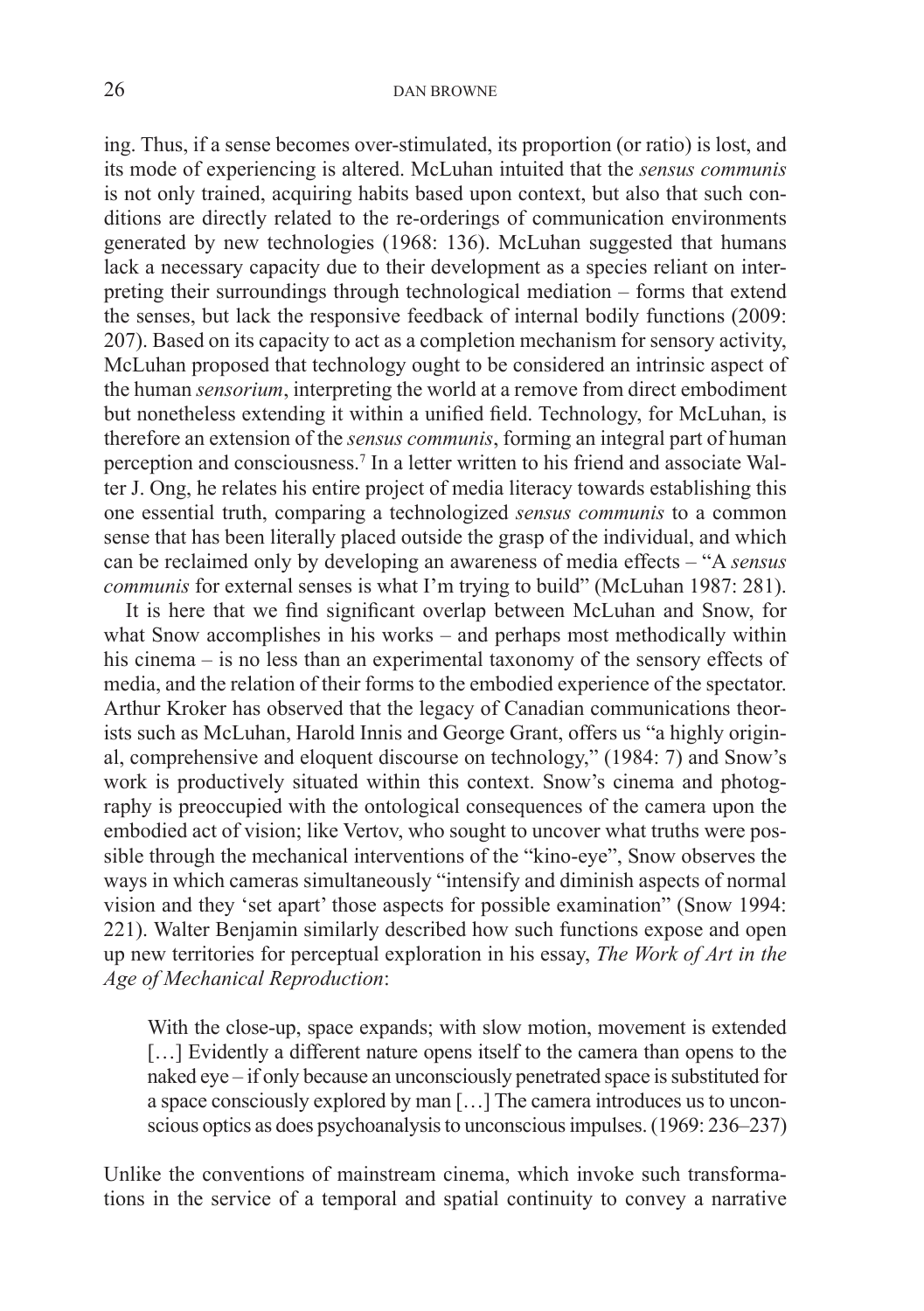structure, Snow's cinema prioritizes such qualities of the apparatus as perceptual ends in and of themselves, investigating their effects on the body by foregrounding their movements, stillnesses and durations. Laura U. Marks (2000) contends that cinematic representations of haptic experiences form a strategy through which filmmakers addressing notions of diaspora are able to accurately craft representations of their subjects; similarly, in considering Snow's cinema, it is beneficial to keep in mind McLuhan's contention that a sense of diaspora can be felt by all inhabitants of the modern world within the context of ceaselessly changing mediated environments – on account of modern communications technologies, "all of us today are displaced persons." (McLuhan 2003: 2) Just as McLuhan suggested the sensation of touch operates not as a discrete sense but rather as "the very interplay of the senses" (1962: 83), the invocation of haptic and kinesthetic experiences within the cinema can be understood as a means for crafting the reconstitution of a spectator who is otherwise perceptually trapped within a mechanized field of fragmented image and sound – a pair of eyes and ears, without a body. *Wavelength* (1967), *Standard Time* (1967), *Back and Forth* (1969), and *La Region Centrale* (1971) all present systematic classifications of movements made possible by the mechanized cinematic vision of the camera eye, and while these works are on one level easily described by the structural forms they utilize, their effects serve to render concept into percept (in McLuhan's terms) – a movement from intellect to body, as Snow has stated:

I really want to make physical things so that the experience is a real experience and not just conceptual […] there are ideas in the works, but there are also body affects, like the panning, for example in *Back and Forth*. I've seen someone get sick and people have fainted with *La Region Centrale*, so I must be doing something right. (In Totaro and Habib 2002)

Within each of these works, embodied gestures generate sublime and profound moments of insight. In *Wavelength*, subtle rifts are produced by the hand-manipulated quality of the zoom, which is not smooth and continuous (as often believed by film scholars, who read about the film more often than actually viewing it), but filled with subtle tremors, starts, and stops. These are further echoed by the tactile pleasures of changes in colour filtration and light flares that taint the film stock. In *Back and Forth*, the slapping sound generated by the camera generated as it impacts physically upon the limits of the panning space provides a physical resonance to the visual activity, a feature that is similarly expressed by the scanning radio dial in the soundtrack of *Standard Time*. Even *La Region Centrale*, in which the movements are entirely controlled by a machine operates independent of a human body that is unable to photograph itself, the images produced by the shadow of the camera serve to ground the movements of the film from the highly disorienting physical effects of its extreme velocities and trajectories, and the white "X" inter-title – the only element not in a state of constant dynamic motion – sometimes appears to float and rise across the screen in an optical illusion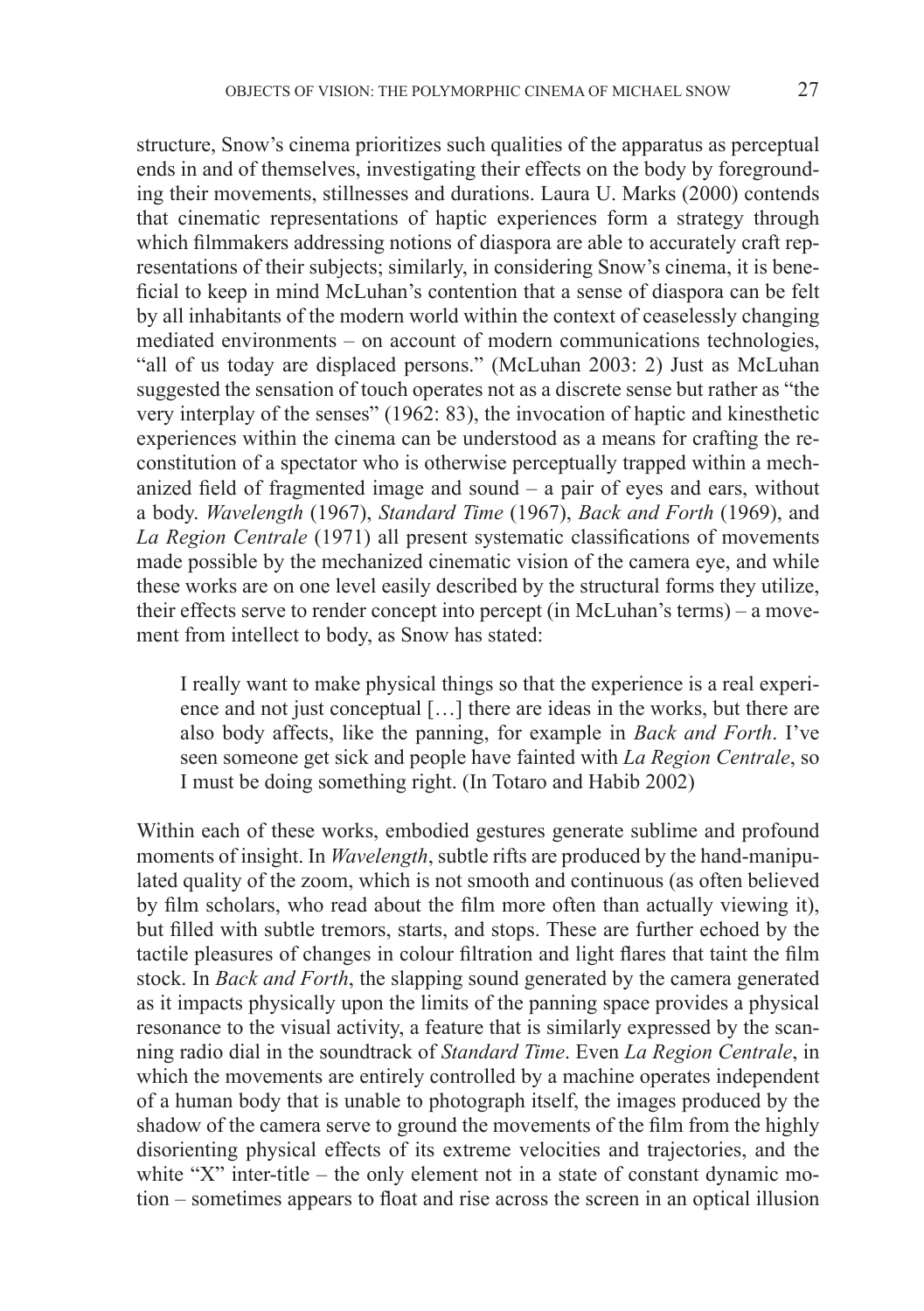resulting from the perceptual contrast between its stasis and the camera motion preceding it. While each of these films are comprised of spatial forms that can be easily mapped within a system of Cartesian coordinates, the experiences produced by their movements generate results that transcend such formulations. In *Wavelength*, the progression of the zoom moves not towards the windows of the loft wall, but instead collides with a two-dimensional image of waves – a shift from spatial depth to surface, yet a surface that is simultaneously in a state of suspended, rapturous flux. In *Back and Forth*, the speed reached by the camera panning turns the objects of the room into a combined field of blurs, described by Snow as a desire "to make it become all one energy field" (in Totaro and Habib 2002) and thus transcend visual fragmentation through movement. Such an effect is comparable to the methods invoked by Sufi dervishes, who employ a constant whirling body motion to enter into a trance-like state, wherein newfound sensitivities of embodiment hold forth a transformative potential. This is similarly at the root of the experience of *La Region Centrale*, which R. Bruce Elder observes evokes a process whereby "consciousness merges with the totality of matter" (1989: 398), and whose movements effect a shift from an earthbound perspective to one that Snow describes as "cosmic", echoing the technical concerns and advancements of the era in which it was made, its motion invoking the orbital movements of a satellite-mediated environment – "It starts out *here*, respecting the gravity of our situation but it more and more sees as a planet does" (Snow 1971: 61). Bill Simon writes that *La Region Centrale* is a "masterwork not simply of landscape, but also of the complex problems of representing landscape in the modern era" (1979: 93), its de-centering transcending a perspectival system based in exteriority: "The classical tradition of the fixed viewpoint of observation towards space […] is very strongly contested" (97). Such techniques correspond to the capacity of artworks to function as what McLuhan terms an *anti-environment*: foregrounding the ways in which media transform perception as a means for counteracting the numbing of the senses that result from such environments. McLuhan saw artists as uniquely able to fulfill such a capacity through their abilities to generate perceptual insights that engender greater awareness of the environmental conditions of media:

One of the functions of the artist that is understood in recent decades is that it is, above all, to prevent us from becoming adjusted to our environment. [...] The job of the artist is dislocation of sensibility to prevent us from becoming adjusted to total environments, and to becoming the servant and robots of those environments. That may sound paradoxical. The phrase is from Rimbaud: *"un…dérèglement de tous les sens."* The job of the artist is to upset all the senses, and thus to provide new vision and new powers of adjusting to and relating to new situations. (2003: 223)

Snow's films often invoke anti-environmental conditions through their lengths, a quality reflecting his concerns as a sculptor.<sup>9</sup> While *Wavelength* and *Back and*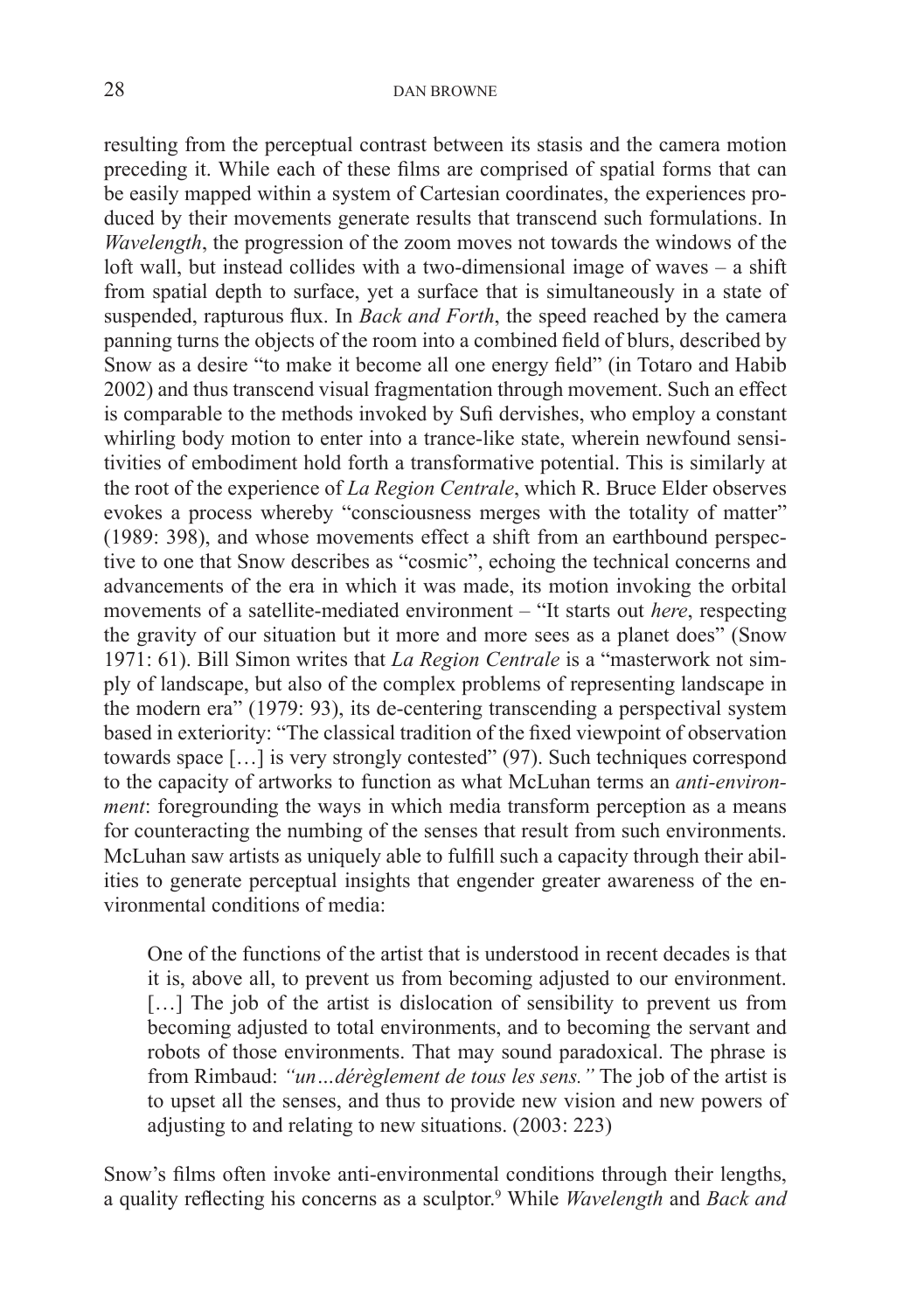*Forth* both run less than one hour – nonetheless an extended length for the minimal actions and events they contain – *La Region Centrale* is three hours, and *Rameau's Nephew* stretches four and a half hours. Snow also addresses duration not only by the length of his films, but through their structured approaches towards time. In *One Second in Montreal* (1969), a series of twenty-four still photographs of a snowstorm are presented in successions that grow increasingly and then decreasingly in length, foregrounding their temporality in the absence of any movement. The result contrasts the experience of embodied spectatorship with the effect generated by cinematic duration – we are reminded of our bodies sitting inert within the darkened theatre,<sup>10</sup> something normally avoided in the realm of 'motion' pictures, given that reminding viewers of their corporeality risks inspiring them to get up and leave. A similar use of duration is utilized to invoke perceptual movement in *A Casing Shelved* (1970), through the interplay of a single 35mm slide presenting a set of shelves in the artist's studio with an accompanying audio track that guides the viewer through the image, activating it into a 'motion' picture through the reading generated via the interplay of sound and image, as each object is subjected to a process of rigorous categorization and analysis that also serves to critique the limits of a merely visual explanation. *A Casing Shelved* challenges the fundamental constitution of what a film can be, proposing that in the same way that cinematic movement exists in the experience of the spectator blending a discrete series of still images into a continuous, dynamically moving image through a perceptual leap of faith, it is similarly possible to experience cinema with only one sustained image, as long as a combination of experiences between image, sound, and their tactile interplay is possible. *So Is This* (1982) subvert notions of cinematic movement in a similar but entirely different manner, through a form consisting entirely of words presented on screen one at a time that necessitates dynamic interactivity by compelling viewers to actively read each word in quick (or sometimes slow) succession. The film's focus lies not only in the dynamically shifting meanings of the words but also their formal qualities of size and shape, as well as small incongruities in the letters themselves and the colour balance of the film stock – drawing forth a tension between content and form, concept and percept, language and embodiment. *So Is This* is also one of Snow's most musical works – the entire composition is scored by rhythmic notation, akin to sheet music, that dictates how long each word appears and how many frames of black divide them. Multisensory experiences are further evoked by simultaneous suggestions and negations of representation with the work: in one passage, words spell out the beginning of the song "Somewhere Over the Rainbow," followed by "clap clap clap," and it is difficult not to hear Judy Garland's voice play out inside one's head, despite the fact that the film is entirely silent.

Another significant aspect within Snow's films that consistently addresses issues of embodiment is his use of space as a site of signification and meaning governed not merely by a distanced and objective visual sense, but that maintains the ability to intrude upon and impact the subjects of its gaze through the act of seeing itself. Shifting from his earlier works dealing strictly with effects of camera movement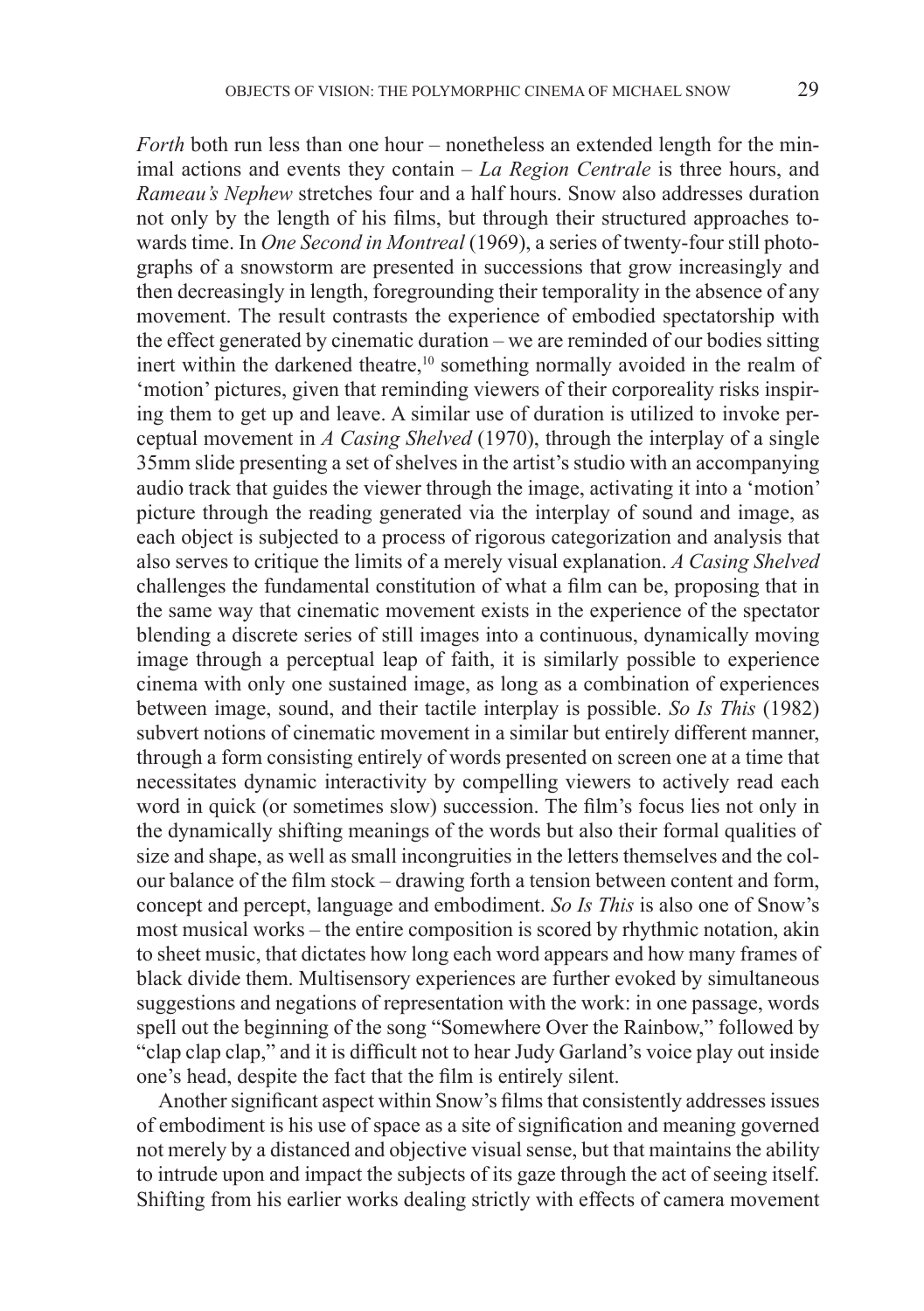upon visual representation, *Breakfast (Table Top Dolly)* (1972–76) examines the camera's physical impact in crafting an image in literal terms, as it collides with a still life arranged on a table. This kinetic relationship is furthered in *Presents* (1980–81), a film composed of two main sections exploring modes of physical image transformation, the first of which features two actors traversing a highly constructed set that shifts and sways in wobbling fashion as the characters move through its space – what would normally be achieved via camera tracking is accomplished here by the entire set being moved, in accordance with directions shouted from off screen. This process foregrounds the physicality of camera motion on space by reversing the traditional relation between subject and lens – the tactic has acoustic consequences as well, as the moving set causes a record player providing a Bach cello suite as soundtrack to skip uncontrollably – and this reaches its culmination as the camera assumes centre stage and proceeds to "act" in the film by intervening, smashing into the various objects in a fashion similar to *Breakfast (Table Top Dolly)*. *Presents* thus offers a metaphor of vision as an intrusive, tactile process, akin to the theory of *extramission* posited by the ancient Greeks, in which light rays are emitted from the eyes and strike objects in order to be able to see them. The disembodied cinematic spectator that has previously remained inert is suddenly implicated in full physical presence, and is ultimately revealed to be the filmmaker himself, the driving force behind the camera who is glimpsed in the reflection of the plexiglass barrier that impacts and destroys the objects one after another. This ontological relationship is developed further in *\*Corpus Callosum* (2002), a digitally-created work which expands on the themes of stretching and squeezing addressed by the opening sequence of *Presents*, in which an image of a traditional reclining nude is slowly distorted in height and width through video manipulation. These transformations make it clear how arbitrary the nature of normal representational spatial relations are, as possible only through precise technical calibrations that remain static and objective only due to the symbolic conventions of a particular form of perspective, yet, when activated, become dynamically changing forces that reshape representation in the same manner as the camera-eye distorts vision. *\*Corpus Callosum* uses a highly structured, set-like environment in a manner similar to *Presents*, populated by models whose theatrically plastic movements implicate the constructed fashion of the *mise-en-scène* and are similarly directed by Snow's off screen directorial voice. As a statement on the technologized *sensus communis* in the era of digital media, it presents a series of metaphors suggesting bridges between brain activity (the corpus callosum is the region in the brain that connects the two hemispheres, acting as a "mediator"), computers, and processes of transmutation and transference between bodies in which the malleability of space-time posed by cinematic language effects a form of alchemy on the physical world where opposites merge and combine. Significantly, all the computer animated interventions within the film – including the stretching and squeezing of bodies and appendages, magnetic forces and electric shocks – are not experienced by the performers onscreen as visual stimuli, but instead relate directly to their bodies on a predominantly tactile level.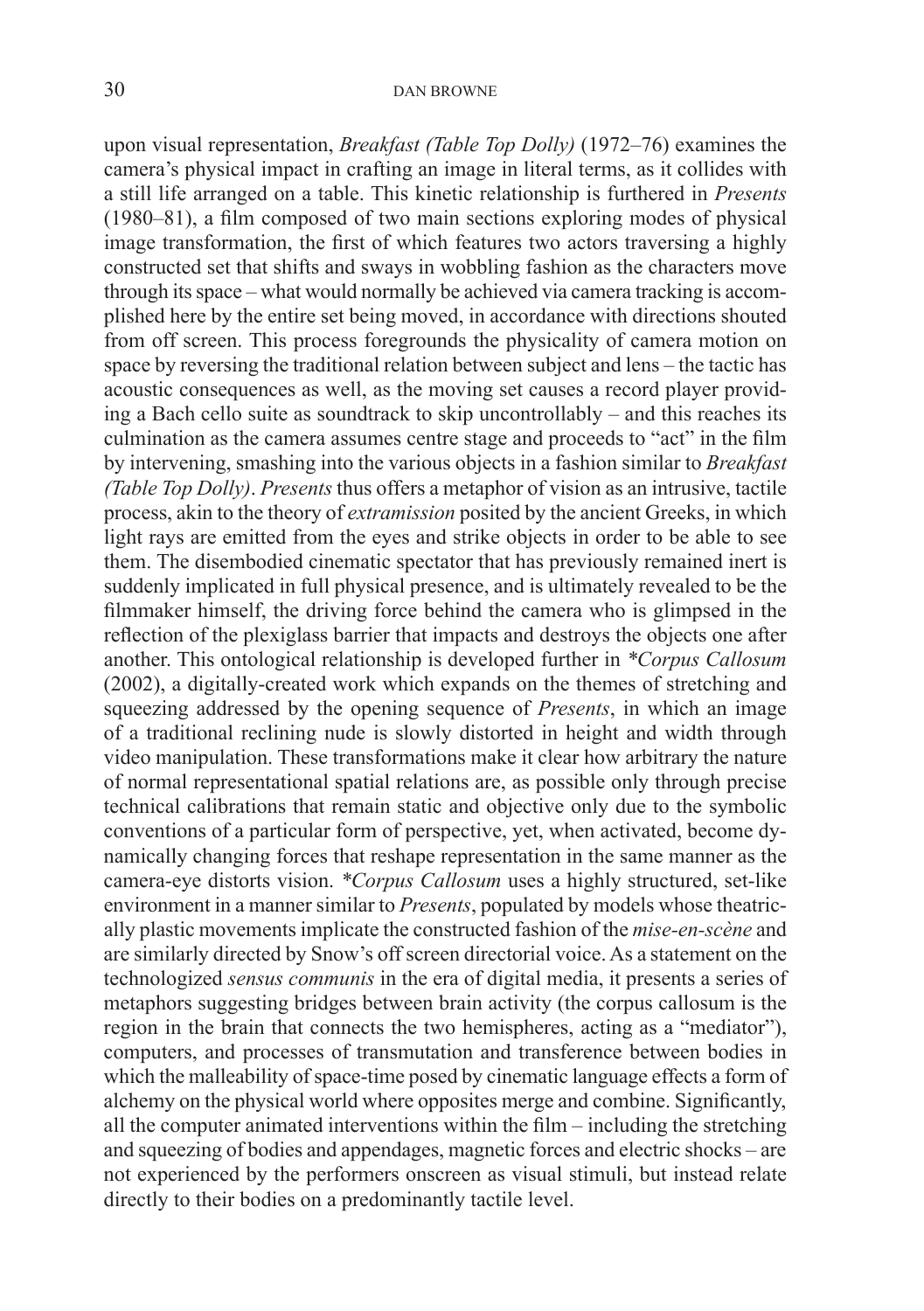

**Figure 6.** Still image from *Presents* (1980–81), 90 minutes, 16mm



**Figure 7.** Still image from *\*Corpus Callosum* (2002), 92 minutes, digital video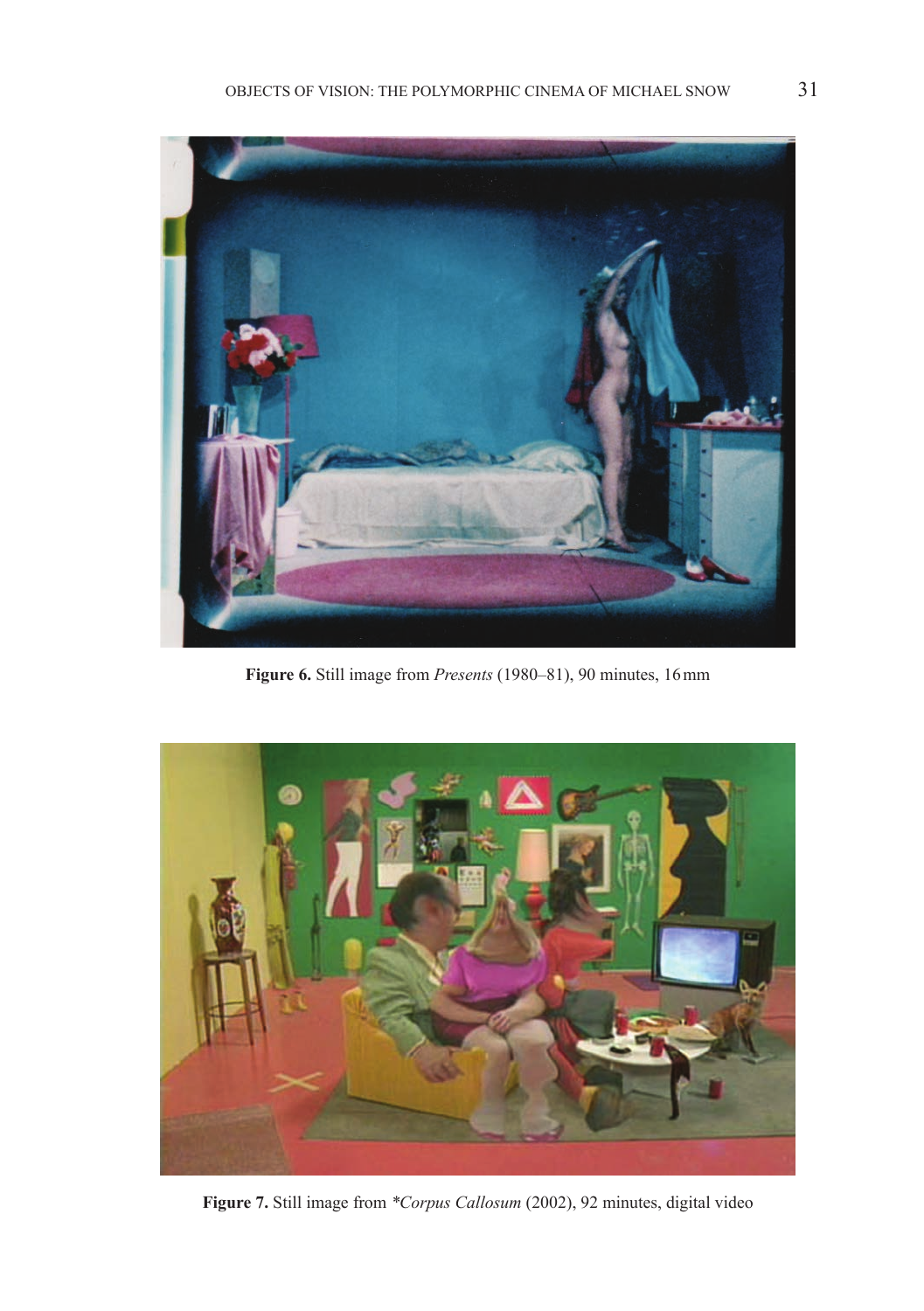While it is tempting to view the multiplicity of spaces depicted in *Presents* and \**Corpus Callosum* (as well as *WVLNT, Wavelength For Those Who Don't Have the Time*, 2003, and *SSHTOORRTY*, 2005) and their contrast with the representational austerity of Snow's earlier works as symptomatic of Rosalind Krauss's assessment that the era of video is "the end of medium-specificity," and that, in the age of television, "we inhabit a post-medium condition" (1999: 31), such a prognosis is confounded by Snow's last two cinematic works utilizing the format of 16mm film stock, both of which are collaborations with Carl Brown, a Canadian filmmaker whose work is dedicated to the intricate exploration of material transformations within the chemistry of film stocks. In *To Lavoisier, Who Died in the Reign of Terror* (1991), Snow presents a range of everyday activities photographed from angles that relate to the hours of a clock; these images are transformed through chemical intrusions and material abrasions on the surface of the filmstrip to create a series of representations dealing explicitly with the inherently embodied nature of representation. Dedicated to Antoine Lavoisier (1743–1794), who provided the first accurate scientific account of fire, *To Lavoisier* addresses notions regarding the embodiment of the film medium as a whole in terms that are highly materialist; this address can be seen to form a response to the aesthetic contrast provided by the rise of video in the 1980s and 1990s, which bears a less directly tactile form of indexicality and a more immaterial relation to the subjects it represents. In *Triage* (2004), a unique dual-projection collaboration with Brown, Snow presents a complete taxonomy of the material world – through kingdom, phylum, class, order, family, genus and species – at an accelerated pace in which nearly every frame is a distinct image, generating a barrage of representation that resembles a flicker film in its physical impact. In both works, Snow continues to explore elements of a particular nature to the apparatus of the film medium – the chemistry of film stocks, the flicker of the projector – and how its effect as a tool of artistic representation can challenge and inform qualities of embodied perceptual activity.

Panofsky saw linear perspective as "a translation of psychophysiological space into a mathematical space […] an objectification of the subjective" (1997: 66). While the nature of Cartesian perspectivalism supported a rational and unchanging epistemology, leading to a reduced view of the significance of the body in lieu of externalized instruments that could render more accurate measurements, its irreducibility persists despite its displacement through technological forms. As McLuhan made clear, technology is never more than an extension of ourselves, and to truly benefit from its use we must first (re-)discover our own corporeality as a primary mediation. In the search for a more conscious relationship to our tools, perspective can equally act as a beneficiary, as Panofsky observes:

Perspective, in transforming the *ousia* (reality) into the *phainomenon* (appearance), seems to reduce the divine to a mere subject matter for human consciousness; but for that very reason, conversely, it expands human consciousness into a vessel for the divine. (1997: 72)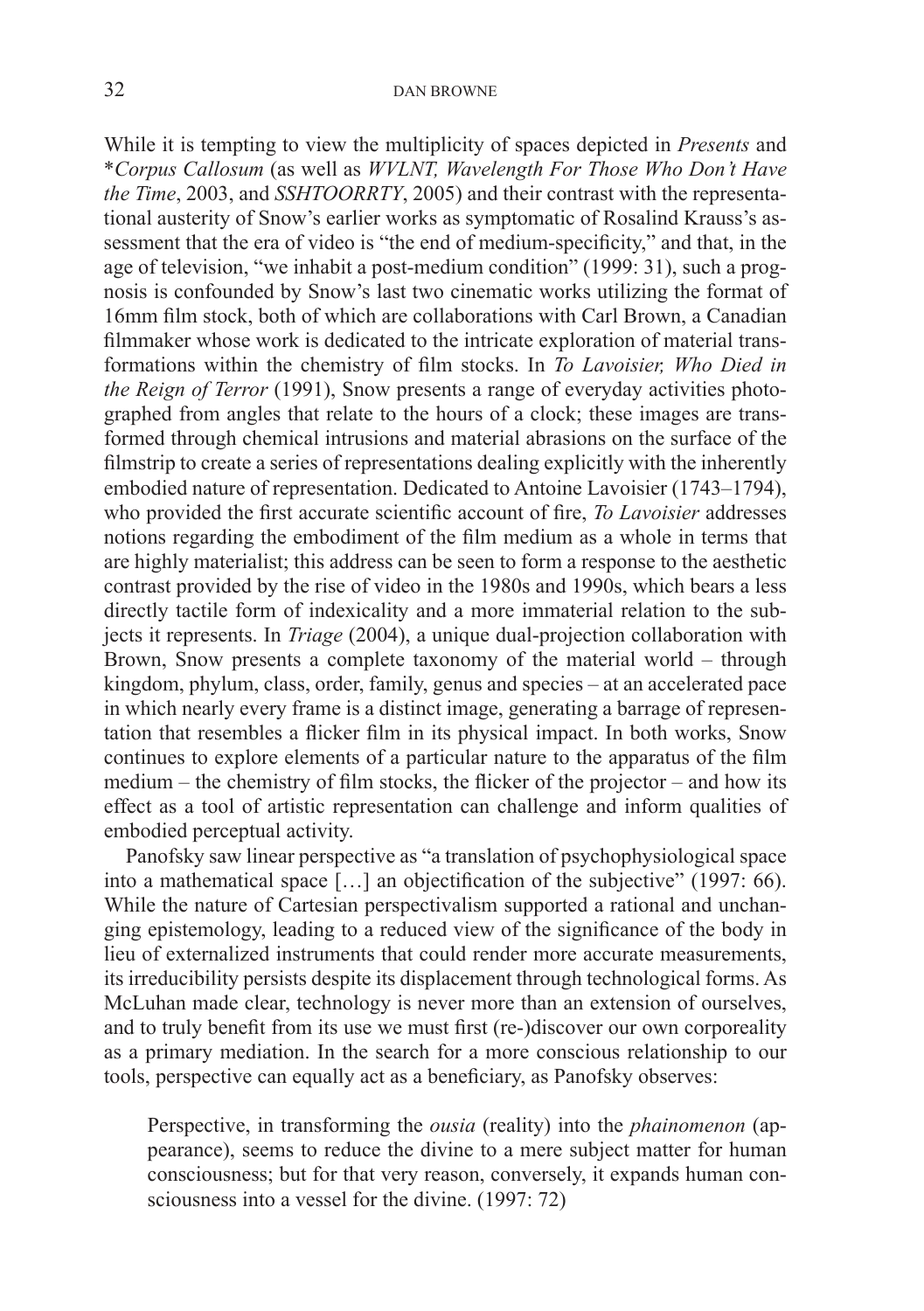Artworks are preeminently suited to enact such transformations, generating new forms of awareness through the lenses they present. It is towards the development of the inherent sensual, embodied nature of technology to which the cinema and artworks of Michael Snow contribute. In the words of his colleague Hollis Frampton, such an accomplishment is of a substantial nature indeed:

If the Lumières are Lascaux, then we are, now, in the Early Historical Period of film. It is a time of invention. One of little more than a dozen living inventors of film arts is Michael Snow. His work has already modified our perception of past film. Seen or unseen, it will affect the making and understanding of film in the future. This is an astonishing situation. It is like knowing the name and address of the man who carved the Sphinx. (2009: 190)

# **Notes**

- $\frac{1}{2}$  The other recipient is Pablo Picasso.
- 2 For an analysis of this critical reception, see Testa (1995: 44–45, fn. 75). However, it is important to note that I am far from the first to suggest such a reading – many of the most insightful interpretations of Snow's cinema have taken such an approach, including Annette Michelson's seminal essay "Towards Snow" (first published in *Artforum*, 1971), which argued for the importance of a phenomenological appreciation of Snow's work, as well as Bill Simon (1979), R. Bruce Elder (1989, 1995), William C. Wees (1992) and Randolph Jordan (2002).
- <sup>3</sup> While the juxtaposition offers an insightful reading of Snow's aesthetic break with the lyrical film (see Michelson 1971), it is my contention that the two are more productively viewed as complementary rather than opposite in nature. This latter, dualistic perspective was in fact promoted by Brakhage himself for some time, who was dismissive towards Snow's use of premeditated compositional structures – a position held until the mid-1990s, at which time his perspective shifted and, in a lengthy personal letter to Snow, a reconciliation was reached.
- <sup>4</sup> For more on the connection between the embodied poetics of Olson and Brakhage, see Elder (1998: 348).
- <sup>5</sup><br>A similar contention can be made regarding the oeuvre of Marshall McLuhan.<br>This structural innovation was dovined due to the feet that no visual recordination
- This structural innovation was devised due to the fact that no visual recording of the concert existed, and, while it may be intuited that Snow's motivation to create such a project had to do with the lack of sufficient documentation of CCMC's improvised performances (which often disappear immediately after the moment of their creation, save for their traces as memories for the performers and audiences) the result is impressive. As a further anecdote: I recorded some of the footage used in *Reverberlin*, featuring John Oswald on saxophone during a performance at Hart House in Toronto, using the camera in an expressionistic, Brakhagean style, and employing a great deal of movement and blurs to convey the energy of the performance. I was surprised to find that the section utilized in the film included parts where I had accidentally applied in-camera filters (negative, solarization) that could not be removed from the footage – Snow's appreciation and incorporation of these errors into the final product of *Reverberlin* further demonstrates his respect for spontaneous gesture.
- <sup>7</sup> Such fragmentation is akin to the manner in which John Cage and Merce Cunningham orchestrated performances of their music and choreography to coexist in space and time without necessitating a pre-calculated causal relationship, emphasizing the perceptual and sensual experience of the event over conceptual, intellectually dominated forms of comprehension.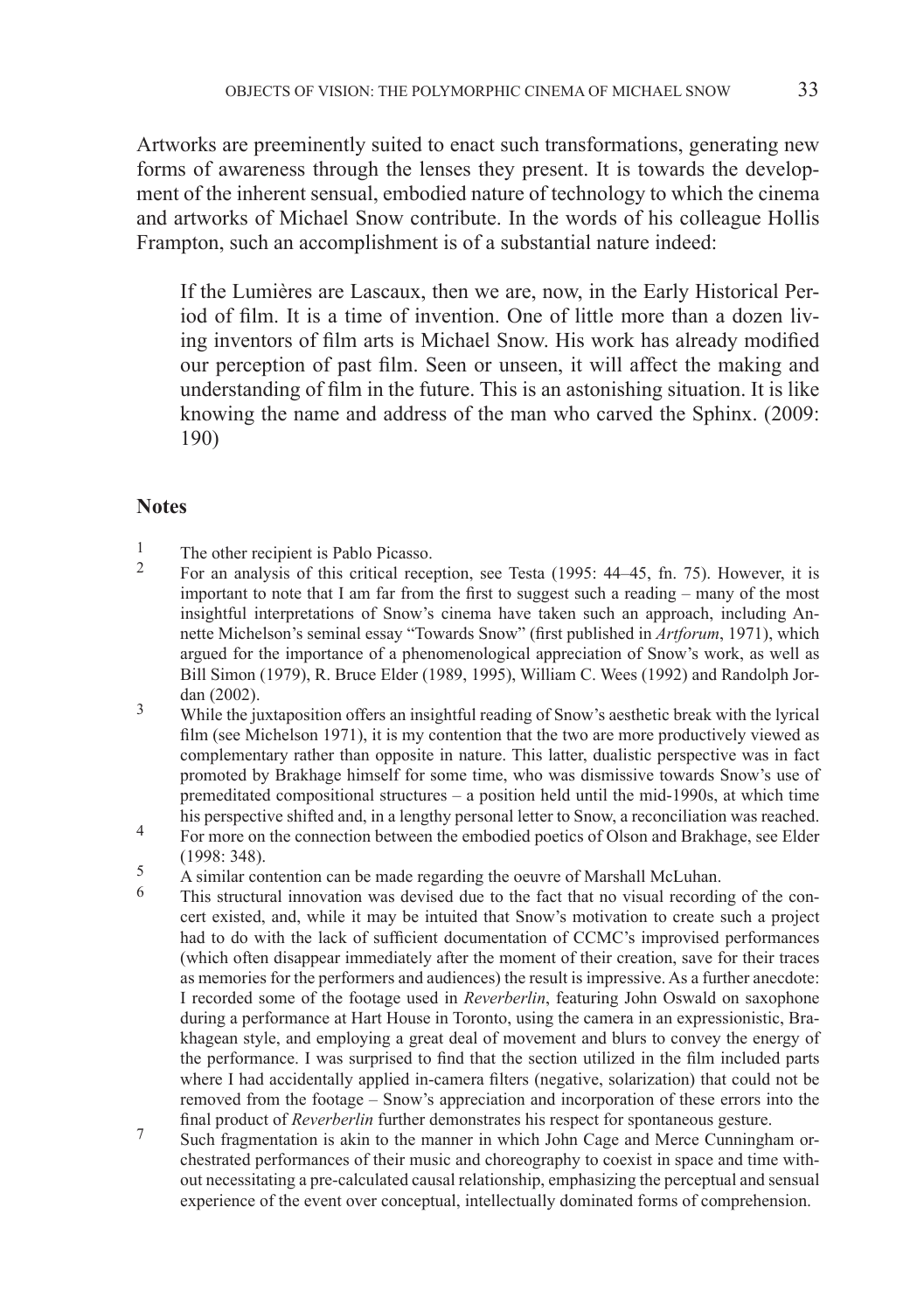### 34 DAN BROWNE

- 8 Thus, while some would argue that the contemporary level of technological integration is resulting in the creation of "post-human" beings, McLuhan would counter by stating it is only through the act of technological intervention that we became "human" in the first place.
- 9 As he observes in a recent interview with Justin Remes in *Millennium Film Journal*, "duration is like weight in sculpture" (2013: 18).
- 10 This is also foregrounded by the title of *Seated Figures* (1988).

## **References**

- Art Gallery of Ontario (2012) "Michael Snow on 'Objects of Vision.'" Video interview, accessed 2013-12-01 at http://www.ago.net/michael-snow-objects-of-vision.
- Aquinas, St. Thomas (1948) *Summa Theologica*. In *Introduction to St. Thomas Aquinas*. Edited and with an introduction by Anton C. Pegis. Toronto: Random House.
- Aquinas, St. Thomas (1990) *A Commentary on Aristotle's 'De anima'.* Translated by Robert C. Pasnau. London: Yale University Press.
- Aristotle (1991) "De Anima" in *Aristotle: Selected Works*. Third Edition. Translated by Hippocrates G. Apostle and Lloyd P. Gerson. Grinnel, Iowa: The Peripatetic Press.
- Benjamin, Walter (1969[1936]) "The Work of Art in the Age of Mechanical Reproduction." In *Illuminations*. Edited and with an introduction by Hannah Arendt. Translated by Harry Zohn. New York: Schocken Books.
- Brakhage, Stan (2001) "Metaphors on Vision." In *Essential Brakhage: Selected Writings on Filmmaking by Stan Brakhage*. Foreward by Bruce R. McPherson. Kingston, NY: Documentext.
- Deleuze, Gilles (1986) *Cinema 1: The Movement Image*. Translated by Hugh Tomlinson and Barbara Habberjam. Minneapolis: University of Minnesota Press.
- Elder, R. Bruce (1989) *Image and Identity: Reflections on Canadian Film and Culture.* Waterloo: Wilfred Laurier Press.
- Elder, R. Bruce (1995) "Michael Snow's Presence." In: Shedden, Jim (ed.) *The Michael Snow Project: Presence and Absence, The Films of Michael Snow, 1956–1991*. Toronto: Alfred A. Knopf Canada, 94–139.
- Elder, R. Bruce (1998) *The Films of Stan Brakhage in the American tradition of Ezra Pound, Gertrude Stein, and Charles Olson.* Waterloo: Wilfred Laurier Press.
- Frampton, Hollis (2009) "Notes on Filmmakers." In: Jenkins, Bruce (ed.) *On the Camera Arts and Consecutive Matters: The Writings of Hollis Frampton*. Cambridge, MA: MIT Press.
- Friedberg, Anne (2006) *The Virtual Window: From Alberti to Microsoft*. Cambridge, MA: MIT Press. Gadamer, Hans Georg (1960/2004) *Truth and Method*, 2nd revised edition. Translated by Joel

Weinsheimer and Donald G. Marshall. New York: Continuum.

- Hance, Allen (1997) "The Hermeneutic Significance of the *Sensus Communis.*" *International Philosophical Quarterly* 37 (2), 133–148.
- Jay, Martin (1988) "Scopic Regimes of Modernity." In: Foster, Hal (ed.) *Vision and Visuality*. New York: New Press, 3–27.
- Jordan, Randolph (2002) "Transcending the Fragmentation of Experience: The acousmêtre on the air in the films of Michael Snow." *Offscreen* 6 (11).
- Krauss, Rosalind (1999) *A Voyage on the North Sea: Art in the Age of the Post-Medium Condition*. New York: Thames and Hudson.
- Kroker, Arthur (1984) *Technology and the Canadian Mind: Innis/McLuhan/Grant*. Montreal: New World Perspectives.
- Marks, Laura U. (2000) *The Skin of the Film: Intercultural Cinema, Embodiment and the Senses*. Durham, NC: Duke University Press.
- McLuhan, Marshall (1962) *The Gutenberg Galaxy: The Making of Typographic Man*. Toronto: University of Toronto Press.